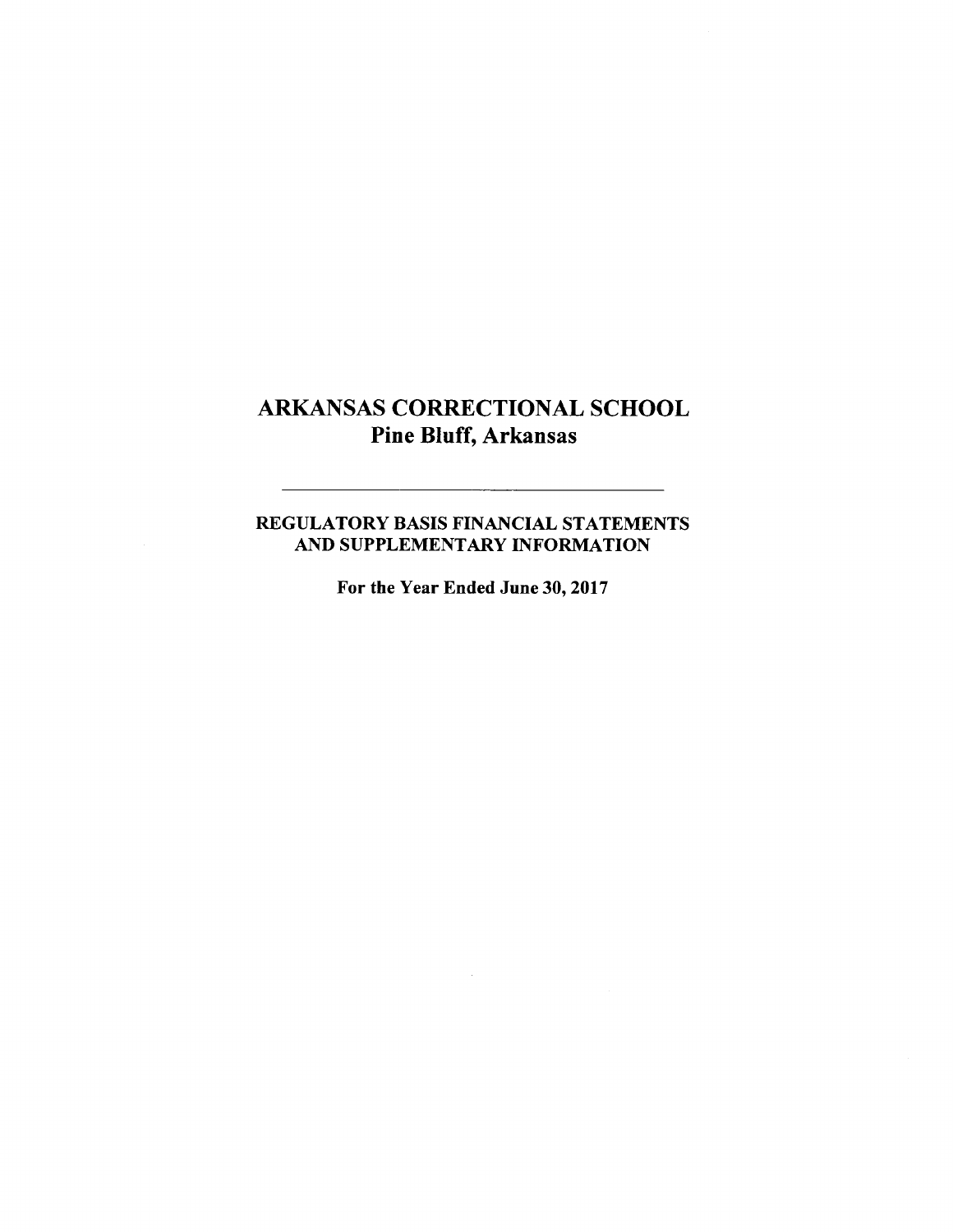# **CONTENTS**

| ≁a⊾    |  |
|--------|--|
| Number |  |

| <b>Regulatory Basis Financial Statements:</b>                                                                                                                                              |
|--------------------------------------------------------------------------------------------------------------------------------------------------------------------------------------------|
|                                                                                                                                                                                            |
| Statement of Revenues, Expenditures, and Changes in                                                                                                                                        |
| Statement of Revenues, Expenditures, and Changes in Fund<br>Balances – Budget and Actual – General and Special Revenue                                                                     |
|                                                                                                                                                                                            |
| Supplementary Information:                                                                                                                                                                 |
|                                                                                                                                                                                            |
|                                                                                                                                                                                            |
| Independent Auditors' Report on Internal Control Over Financial<br>Reporting and on Compliance and Other Matters Based on an<br>Audit of Financial Statements Performed in Accordance with |
| Independent Auditors' Report on Compliance with                                                                                                                                            |
| Schedule of Statutes Required by Arkansas Department of<br>Education to be Addressed in Independent Auditors'                                                                              |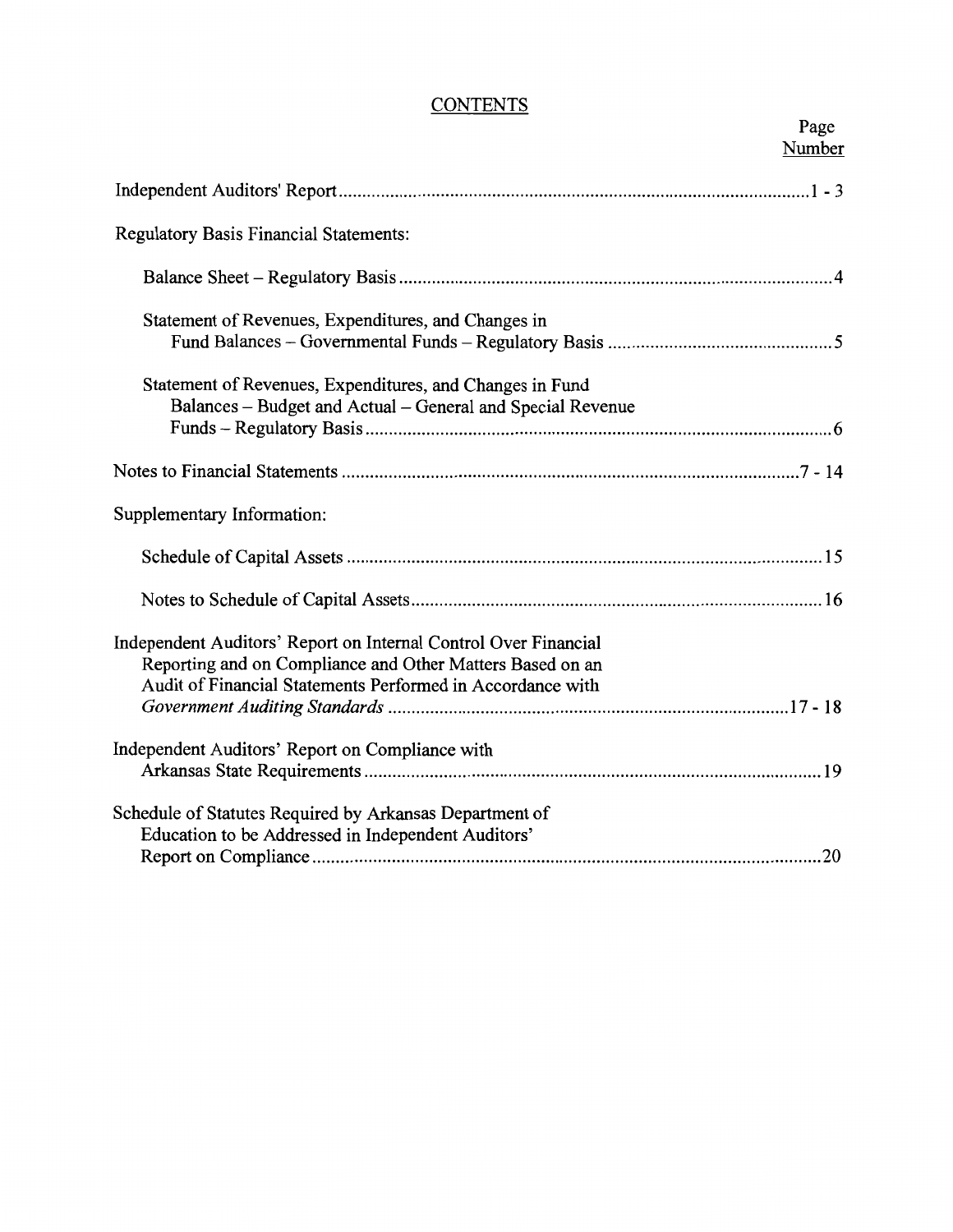# **COBB AND SUSKIE, LTD.**

CERTIFIED PUBLIC ACCOUNTANTS

650 S. Shackleford Road • Suite 400 • P. 0. Box 21675 • Little Rock. Arkansas 72221-1675 (501) 225-2133 • Fax (501) 223-2839

Michael L. Cobb

Anne Suskie Pinyan

Independent Auditors' Report

The Board of Education Arkansas Correctional School Pine Bluff, Arkansas

#### **Report on the Financial Statements**

We have audited the accompanying financial statements of each major governmental fund and the aggregate remaining fund information of Arkansas Correctional School as of and for the year ended June 30, 2017, and the related notes to the financial statements, which collectively comprise Arkansas Correctional School's regulatory basis financial statements as listed in the table of contents.

#### *Management's Responsibility for the Financial Statements*

Management is responsible for the preparation and fair presentation of these financial statements in accordance with the financial reporting provisions of Ark. Code Ann. § 10-4-413 (c) as provided in Act 2201 of 2005, as described in Note 1, to meet the requirements of the State of Arkansas. This includes determining that the regulatory basis of accounting is an acceptable basis for the preparation of the financial statements in the circumstances. Management is also responsible for the design, implementation, and maintenance of internal control relevant to the preparation and fair presentation of financial statements that are free from material misstatement, whether due to fraud or error.

#### *Auditors' Responsibility*

Our responsibility is to express opinions on these financial statements based on our audit. We conducted our audit in accordance with auditing standards generally accepted in the United States of America and the standards applicable to financial audits contained in Government Auditing Standards, issued by the Comptroller General of the United States. Those standards require that we plan and perform the audit to obtain reasonable assurance about whether the financial statements are free from material misstatement.

An audit involves performing procedures to obtain audit evidence about the amounts and disclosures in the financial statements. The procedures selected depend on the auditor's judgment, including the assessment of the risks of material misstatement of the financial statements, whether due to fraud or error. In making those risk assessments, the auditor considers internal control relevant to the entity's preparation and fair presentation of the financial statements in order to design audit procedures that are appropriate in the circumstances, but not for the purpose of expressing an opinion on the effectiveness of the entity's internal control. Accordingly, we express no such opinion. An audit also includes evaluating the appropriateness of accounting policies used and the reasonableness of significant accounting estimates made by management, as well as evaluating the overall presentation of the financial statements.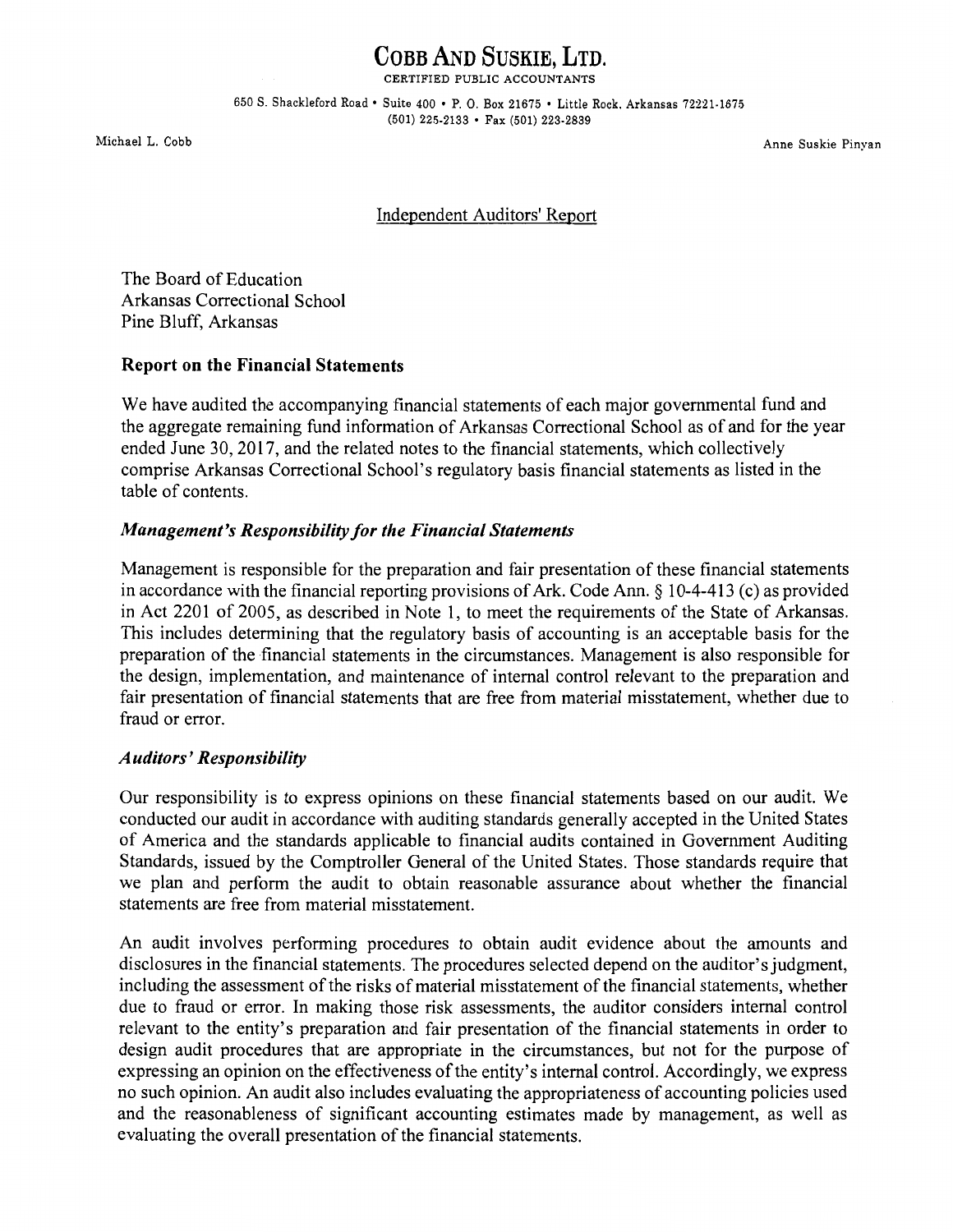The Board of Education Arkansas Correctional School Page Two

We believe that the audit evidence we have obtained is sufficient and appropriate to provide a basis for our audit opinions.

### *Basis for Adverse Opinion on U.S. Generally Accepted Accounting Principles*

As described in Note 1, the financial statements are prepared by Arkansas Correctional School, on the basis of the financial reporting provisions of Ark. Code Ann. *§* 10-4-413 (c) as provided in Act 2201 of 2005, which is a basis of accounting other than accounting principles generally accepted in the United States of America, to meet the requirements of the State of Arkansas.

The effects on the financial statements of the variances between the regulatory basis of accounting described in Note 1 and accounting principles generally accepted in the United States of America, although not reasonably determinable, are presumed to be material.

### *Adverse Opinion on U.S. Generally Accepted Accounting Principles*

In our opinion, because of the significance of the matter discussed in the "Basis for Adverse Opinion on U.S. Generally Accepted Accounting Principles" paragraph, the financial statements referred to above do not present fairly, in accordance with accounting principles generally accepted in the United States of America, the financial position of Arkansas Correctional School, as of June 30, 2017, or changes in financial position, thereof for the year then ended.

### *Opinion on Regulatory Basis of Accounting*

In our opinion, the financial statements referred to above present fairly, in all material respects, the respective financial position of each major governmental fund and the aggregate remaining fund information of Arkansas Correctional School as of June 30, 2017, and the respective changes in financial position thereof and the respective budgetary comparison for the general and special revenue funds for the year then ended, in accordance with the financial reporting provisions of the State of Arkansas as described in Note 1.

### *Other Matters*

### *Other Information*

Our audit was conducted for the purpose of forming opinions on the financial statements that collectively comprise Arkansas Correctional School's regulatory basis financial statements. The schedules of capital assets, billable units, and governmental awards are presented for purposes of additional analysis and are not a required part of the regulatory basis financial statements.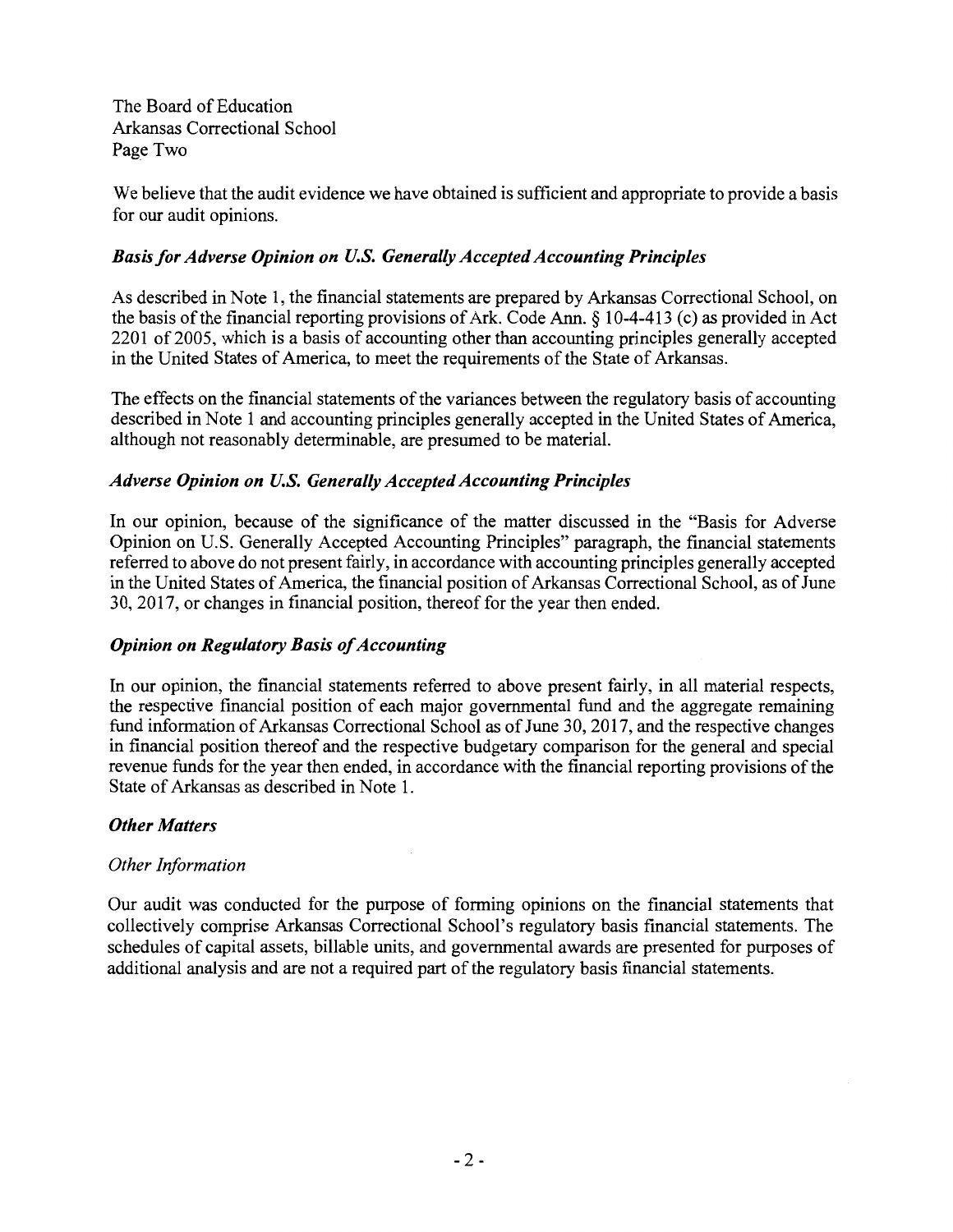The Board of Education Arkansas Correctional School Page Three

The schedule of capital assets is the responsibility of management and was derived from and relates directly to the underlying accounting and other records used to prepare the regulatory basis financial statements. Such information has been subjected to the auditing procedures applied in the audit of the regulatory basis fmancial statements and certain additional procedures, including comparing and reconciling such information directly to the underlying accounting and other records used to prepare the regulatory basis financial statements or to the regulatory basis fmancial statements themselves, and other additional procedures in accordance with auditing standards generally accepted in the United States of America. In our opinion, the schedule of capital assets is fairly stated in all material respects in relation to the regulatory basis financial statements as a whole.

### **Other Reporting Required by** *Government Auditing Standards*

In accordance with *Government Auditing Standards,* we have also issued our report dated November 28, 2017, on our consideration of Arkansas Correctional School's internal control over financial reporting and on our tests of its compliance with certain provisions of laws, regulations, contracts, and grant agreements and other matters. The purpose of that report is to describe the scope of our testing of internal control over financial reporting and compliance and the results of that testing, and not to provide an opinion on internal control over fmancial reporting or on compliance. That report is an integral part of an audit performed in accordance with *Government Auditing Standards* in considering Arkansas Correctional School's internal control over financial reporting and compliance.

Cabb and Suski, Stel

Certified Public Accountants November 28, 2017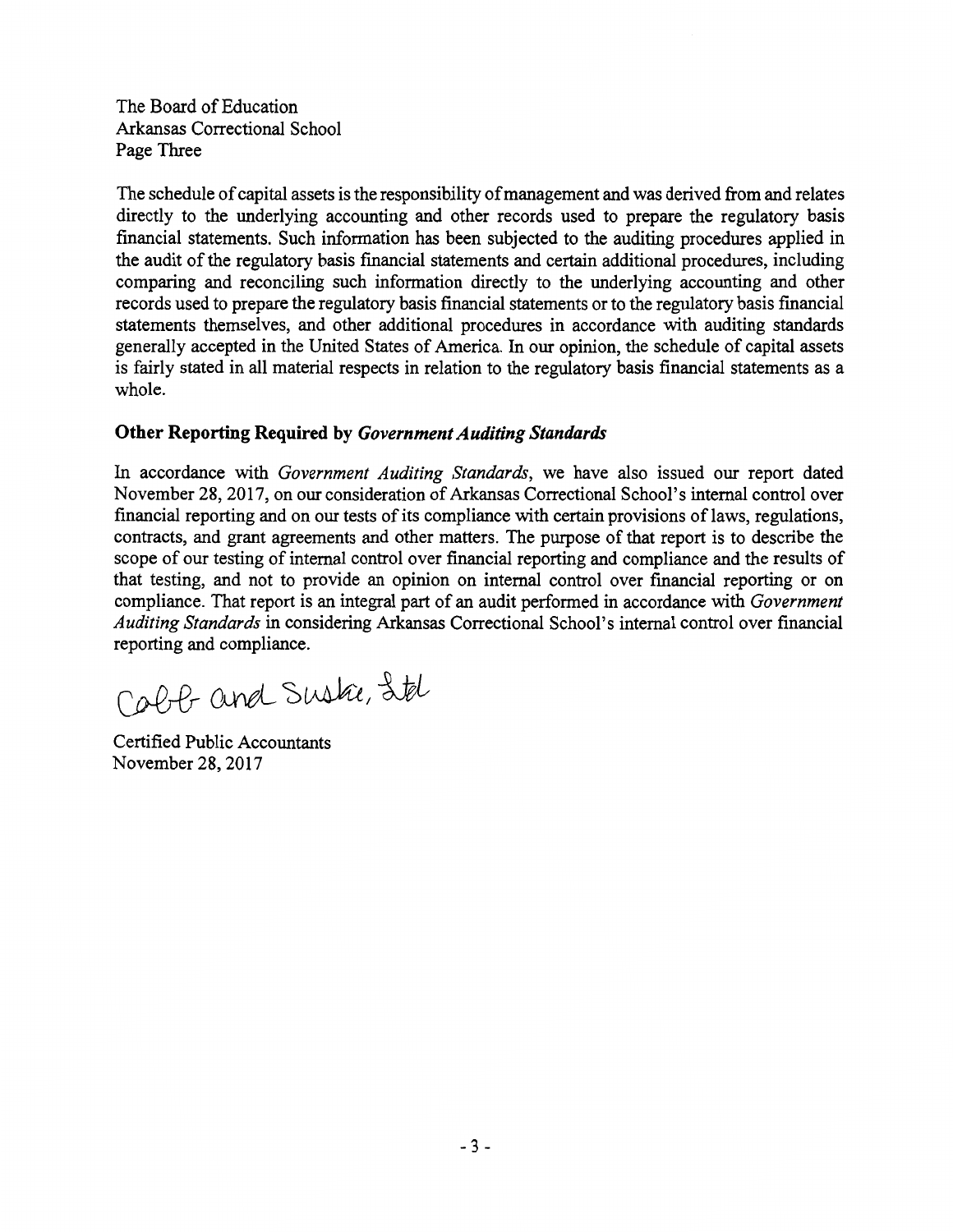## ARKANSAS CORRECTIONAL SCHOOL BALANCE SHEET- REGULATORY BASIS JUNE 30, 2017

| <b>ASSETS</b>                        | General<br>Fund              | Special<br>Revenue<br>Fund | Total<br>Governmental<br><b>Funds</b> |
|--------------------------------------|------------------------------|----------------------------|---------------------------------------|
| Cash<br>Investments                  | \$<br>2,744,250<br>3,139,500 | \$                         | \$<br>2,744,250<br>3,139,500          |
| <b>TOTAL ASSETS</b>                  | \$<br>5,883,750              | \$                         | \$<br>5,883,750                       |
| <b>LIABILITIES AND FUND BALANCES</b> |                              |                            |                                       |
| Liabilities:                         |                              |                            |                                       |
| Accounts Payable                     | \$                           | \$                         | \$                                    |
| <b>Total Liabilities</b>             |                              |                            |                                       |
| <b>Fund Balances:</b>                |                              |                            |                                       |
| Unreserved                           | 5,883,700                    |                            | 5,883,700                             |
| Reserved                             |                              |                            |                                       |
| <b>Total Fund Balances</b>           | 5,883,700                    |                            | 5,883,700                             |
| <b>TOTAL LIABILITIES AND</b>         |                              |                            |                                       |
| <b>FUND BALANCES</b>                 | 5,883,700                    | \$                         | \$<br>5,883,700                       |

The accompanying notes are an integral part of these financial statements.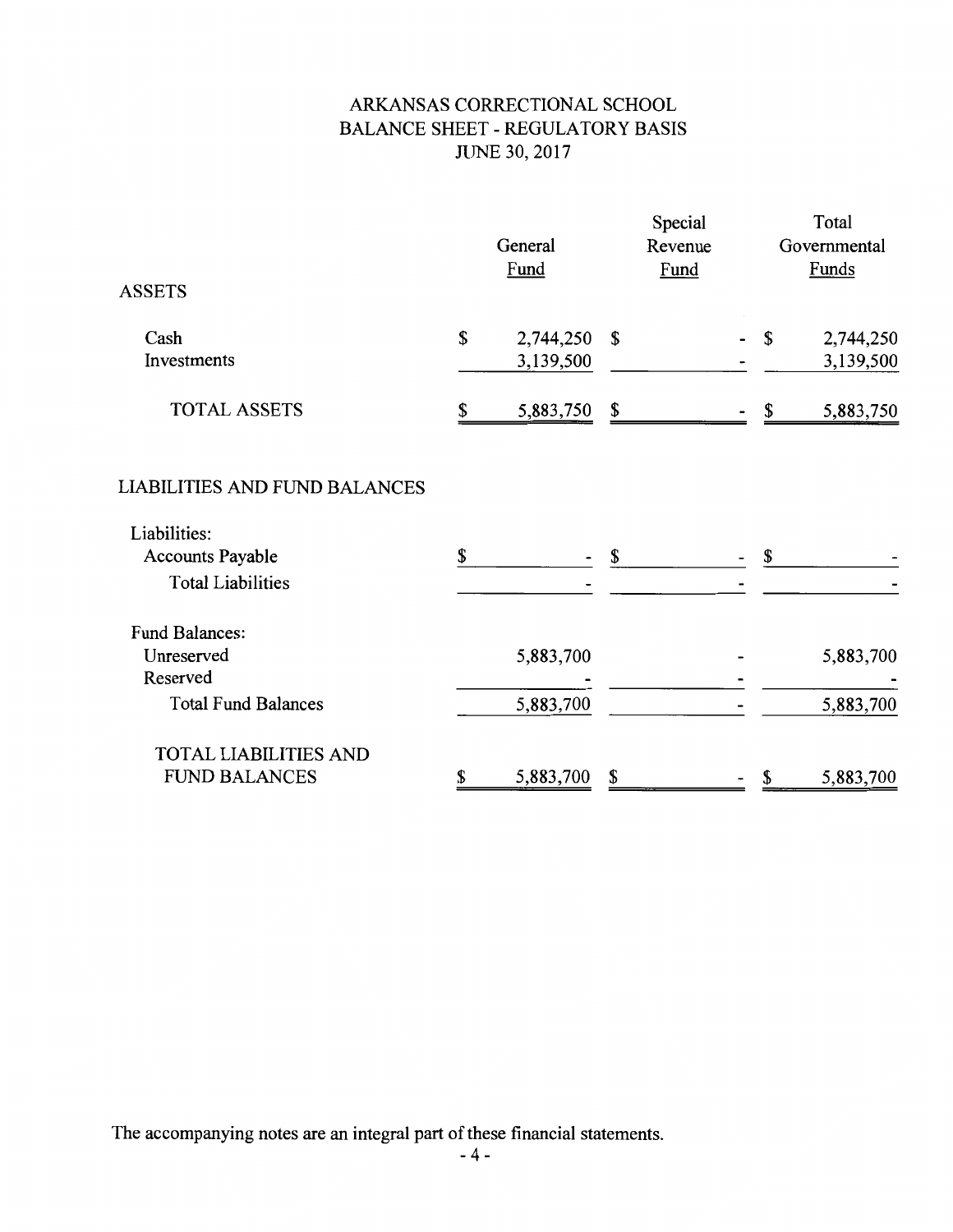## ARKANSAS CORRECTIONAL SCHOOL STATEMENT OF REVENUES, EXPENDITURES AND CHANGES IN FUND BALANCES- GOVERNMENTAL FUNDS- REGULATORY BASIS FOR THE YEAR ENDED JUNE 30, 2017

|                                         |    |           | Special | Total           |
|-----------------------------------------|----|-----------|---------|-----------------|
|                                         |    | General   | Revenue | Governmental    |
|                                         |    | Fund      | Fund    | Funds           |
| <b>REVENUES:</b>                        |    |           |         |                 |
| <b>State Sources</b>                    | \$ | 6,454,524 | \$      | \$<br>6,454,524 |
| <b>Federal Sources</b>                  |    |           | 384,558 | 384,558         |
| <b>Other Sources</b>                    |    | 1,496     |         | 1,496           |
| Interest                                |    | 26,940    |         | 26,940          |
| <b>Total Revenues</b>                   |    | 6,482,960 | 384,558 | 6,867,518       |
| <b>EXPENDITURES:</b>                    |    |           |         |                 |
| Instruction                             |    |           |         |                 |
| <b>Regular Instruction</b>              |    | 3,801,707 |         | 3,801,707       |
| Special Instruction                     |    | 92,035    | 36,624  | 128,659         |
| <b>Adult Ed Instruction</b>             |    |           | 204,485 | 204,485         |
| <b>Compensatory Instruction</b>         |    |           | 143,449 | 143,449         |
| <b>Total Instruction</b>                |    | 3,893,742 | 384,558 | 4,278,300       |
| <b>Support Services</b>                 |    |           |         |                 |
| <b>Student Support Services</b>         |    | 235,171   |         | 235,171         |
| <b>Instructional Support Services</b>   |    | 296,899   |         | 296,899         |
| <b>General Administration Services</b>  |    | 519,394   |         | 519,394         |
| <b>School Administration Services</b>   |    | 1,082,799 |         | 1,082,799       |
| <b>Business Administration Services</b> |    | 337,770   |         | 337,770         |
| Operatios and Maintenance               |    | 14,897    |         | 14,897          |
| <b>Total Support Services</b>           |    | 2,486,930 |         | 2,486,930       |
| <b>Total Expenditures</b>               |    | 6,380,672 | 384,558 | 6,765,230       |
| <b>Excess of Revenues Over</b>          |    |           |         |                 |
| (Under) Expenditures                    |    | 102,288   |         | 102,288         |
| Fund Balances, Beginning of Year        |    | 5,781,412 |         | 5,781,412       |
| Fund Balances, End of Year              | S  | 5,883,700 | \$      | \$<br>5,883,700 |

The accompanying notes are an integral part of these financial statements.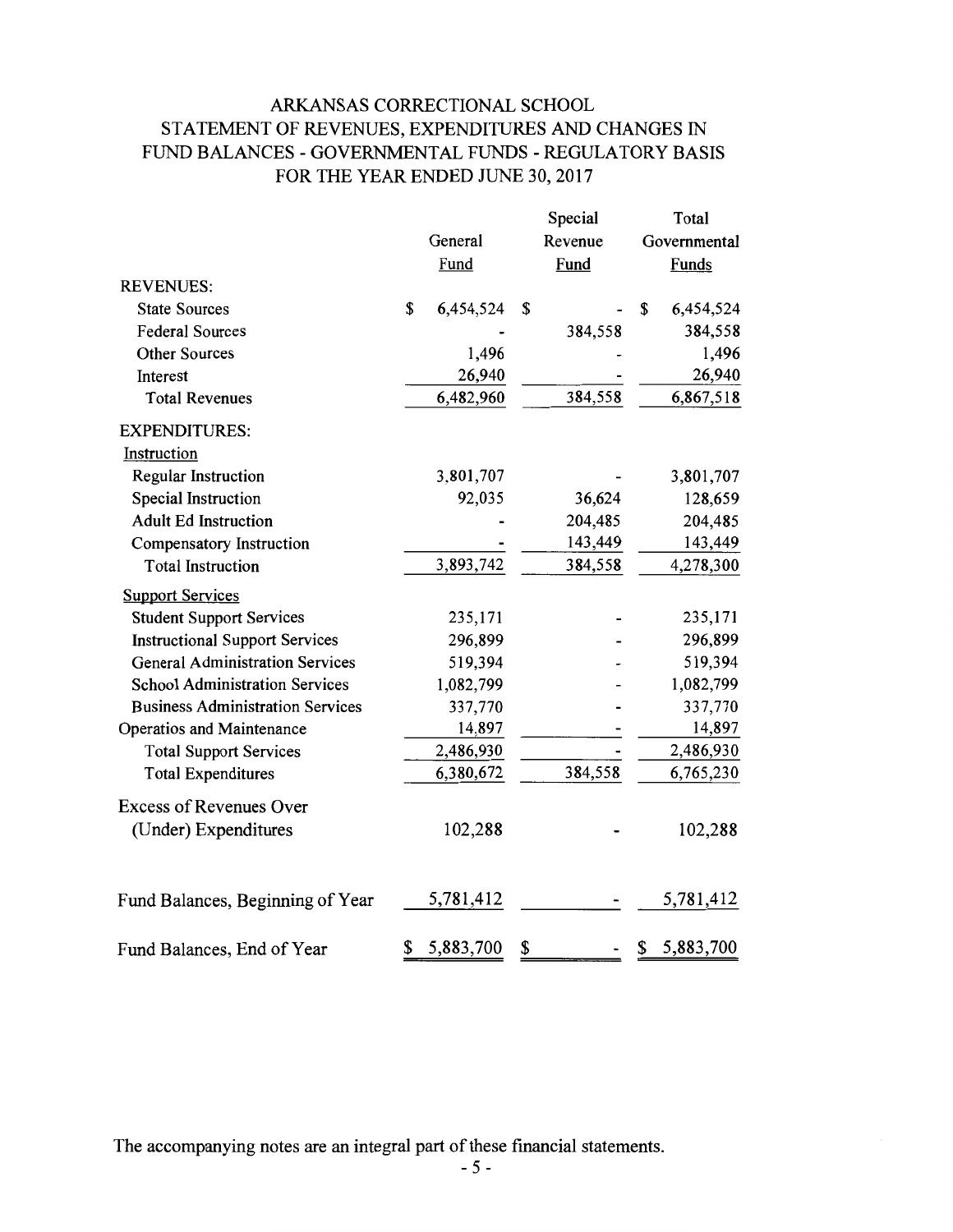### ARKANSAS CORRECTIONAL SCHOOL STATEMENT OF REVENUES, EXPENDITURES, AND CHANGES IN FUND BALANCES -BUDGET AND ACTUAL- GENERAL AND SPECIAL REVENUE FUNDS- REGULATORY BASIS FOR THE YEAR ENDED JUNE 30, 2017

|                                              | <b>GENERAL FUND</b> |                 |               |
|----------------------------------------------|---------------------|-----------------|---------------|
|                                              | <b>Budget</b>       | <b>Actual</b>   | Variance      |
| Revenues:                                    |                     |                 |               |
| <b>Federal Sources</b>                       | \$                  | S               | \$            |
| <b>State Sources</b>                         | 6,454,524           | 6,454,524       |               |
| <b>Other Sources</b>                         |                     | 1,496           | 1,496         |
| Interest                                     |                     | 26,940          | 26,940        |
| <b>Total Revenues</b>                        | 6,454,524           | 6,482,960       | 28,436        |
| Expenditures:                                |                     |                 |               |
| Instruction:                                 |                     |                 |               |
| Regular Instruction                          | 3,963,843           | 3,801,707       | 162,136       |
| Special Instruction                          | 109,715             | 92,035          | 17,680        |
| <b>Adult Ed Instruction</b>                  |                     |                 |               |
| Compensatory Instruction                     |                     |                 |               |
| <b>Total Instruction</b>                     | 4,073,558           | 3,893,742       | 179,816       |
| <b>Support Services:</b>                     |                     |                 |               |
| <b>Student Support Services</b>              | 241,200             | 235,171         | 6,029         |
| <b>Instructional Staff Services</b>          | 546,100             | 296.899         | 249,201       |
| <b>General Administration Services</b>       | 532,836             | 519,394         | 13,442        |
| <b>School Administration Services</b>        | 1,094,309           | 1,082,799       | 11,510        |
| <b>Business Administration Services</b>      | 379,521             | 337,770         | 41,751        |
| Operations and Maintenance                   | 37,000              | 14,897          | 22,103        |
| <b>Total Support Services</b>                | 2,830,966           | 2,486,930       | 344,036       |
| <b>Total Expenditures</b>                    | 6,904,524           | 6,380,672       | 523,852       |
| Excess of Revenues Over (Under) Expenditures | (450,000)           | 102,288         | 552,288       |
| Fund Balance - Beginning of Year             | 5,801,489           | 5,781,412       | (20, 077)     |
| Fund Balance - End of Year                   | 5,351,489<br>\$     | \$<br>5,883,700 | \$<br>532,211 |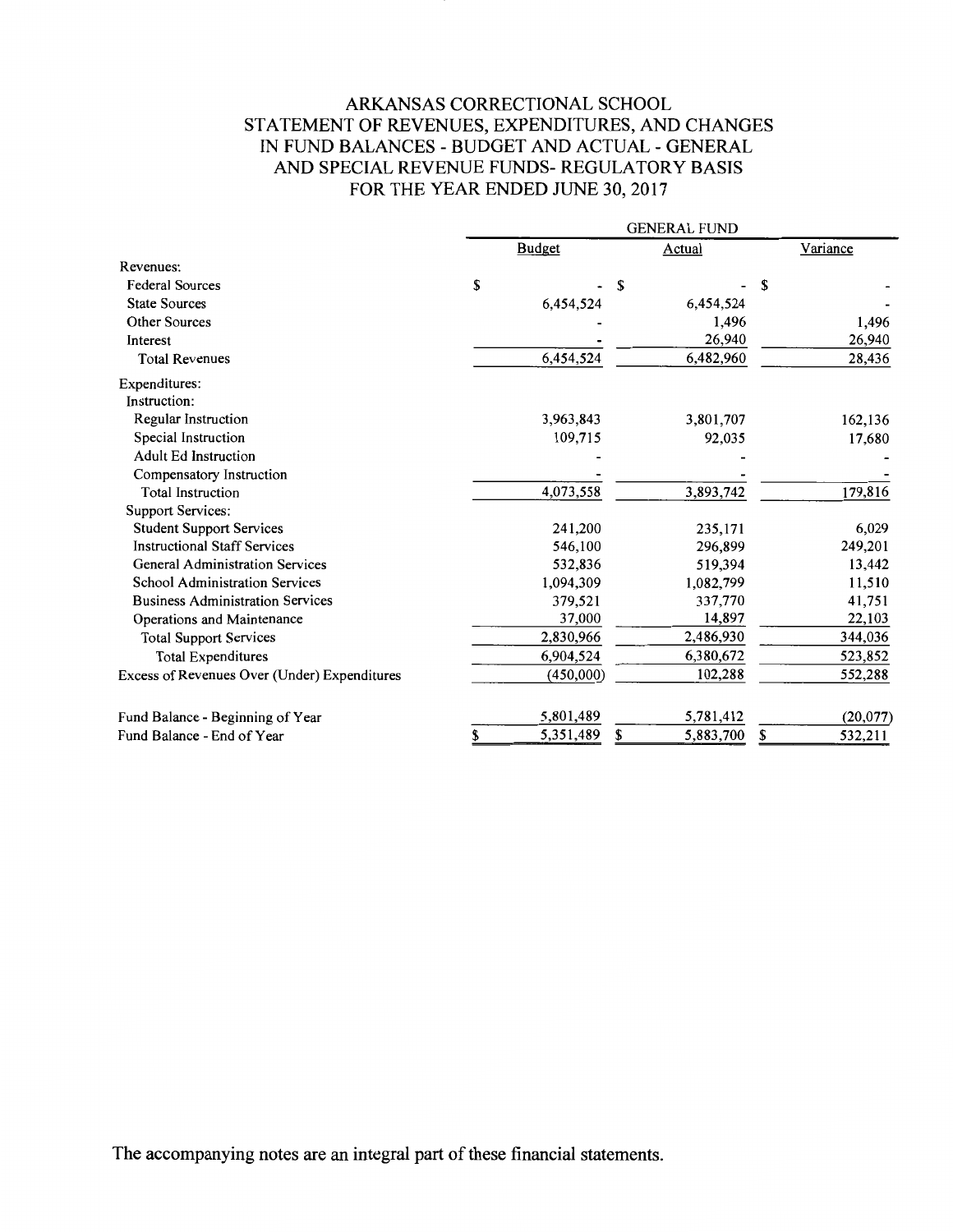| <b>Budget</b> |         | SPECIAL REVENUE FUND<br>Actual | Variance       |
|---------------|---------|--------------------------------|----------------|
|               |         |                                |                |
| \$            | 393,270 | \$<br>384,558                  | \$<br>(8,712)  |
|               |         |                                |                |
|               |         |                                |                |
|               |         |                                |                |
|               | 393,270 | 384,558                        | (8, 712)       |
|               |         |                                |                |
|               |         |                                |                |
|               | 37,746  | 36,624                         | 1,122          |
|               | 204,485 | 204,485                        |                |
|               | 151,137 | 143,449                        | 7,688          |
|               | 393,368 | 384,558                        | 8,810          |
|               |         |                                |                |
|               |         |                                |                |
|               |         |                                |                |
|               |         |                                |                |
|               |         |                                |                |
|               |         |                                |                |
|               |         |                                |                |
|               | 393,368 | 384,558                        | 8,810          |
|               | (98)    |                                | $\frac{98}{2}$ |
|               |         |                                |                |
|               |         |                                |                |
| \$            | 98      | \$                             | \$<br>98       |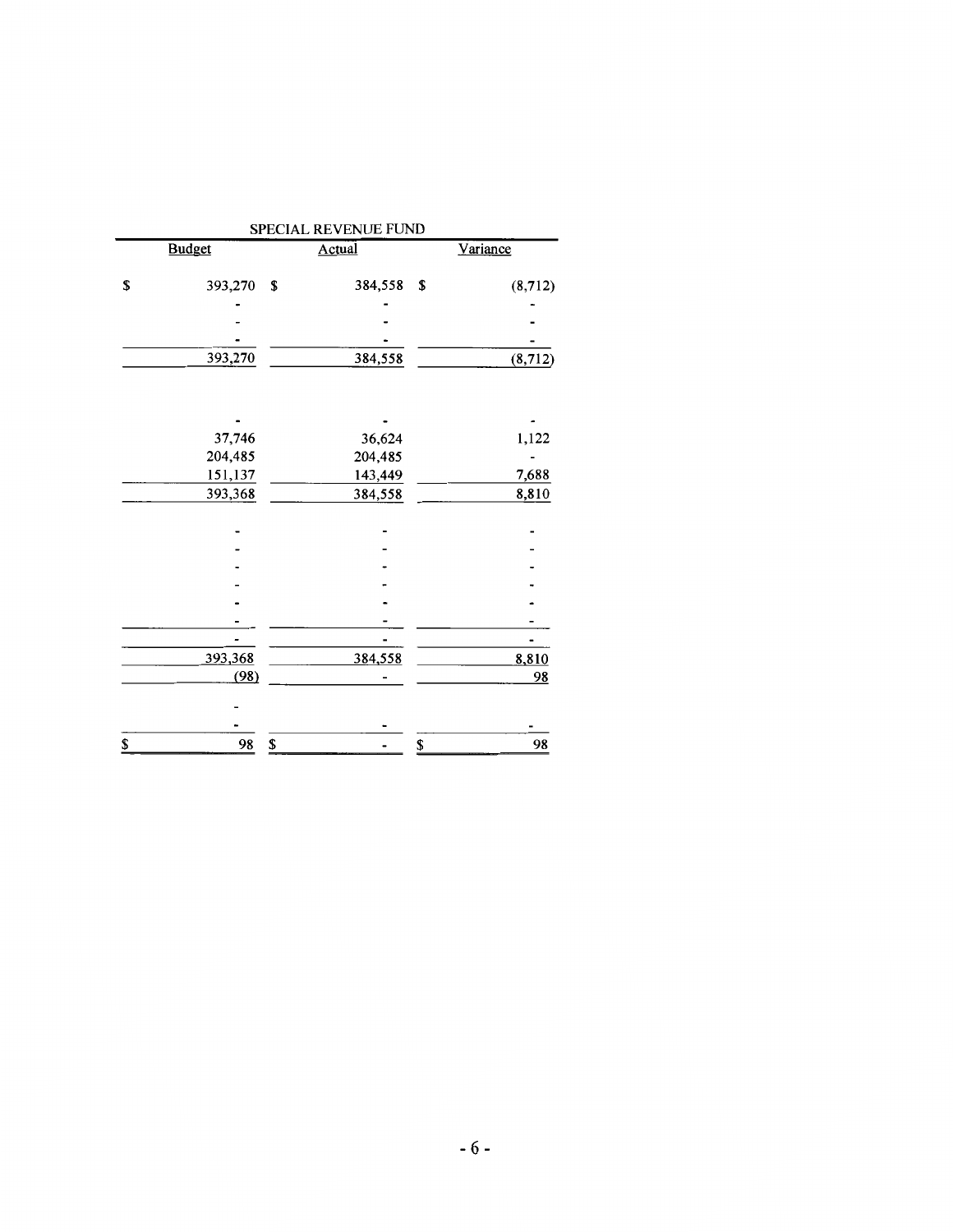#### NOTE 1: SUMMARY OF SIGNIFICANT ACCOUNTING POLICIES

A. Reporting Entity

The Board of Education, a group of seven (7) permanent members, is the level of government which has governing responsibilities over all activities related to public school education within the jurisdiction of the Arkansas Correctional School (the School).

Only the accounts of the Arkansas Correctional School are included in these statements, and there are no component units that are or should be included in the School's reporting entity.

- B. Basis of Presentation
	- ( 1) Regulatory Basis of Presentation

The financial statements are prepared in accordance with a regulatory basis of accounting. This basis of accounting is prescribed by Arkansas Code Annotated 10-4-413(c), as provided in Act 2201 of 2005, and requires that financial statements be presented on a fund basis with, at a minimum, the general fund and special revenue fund presented separately and all other funds included in the audit presented in the aggregate. The law also stipulates that the financial statements consist of a balance sheet; a statement of revenues, expenditures, and changes in fund balances; a comparison of the final adopted budget to the actual expenditures for the general fund and special revenue funds of the entity; notes to the financial statements; and a supplemental schedule of capital assets, including land, buildings, and equipment. The law further stipulates that the State Board of Education shall promulgate the rules necessary to administer the regulatory basis of presentation.

The regulatory basis of accounting differs from the accounting principles generally accepted in the United States of America (GAAP). GAAP requires that basic financial statements, in addition to presenting entity-wide financial statements, incorporate the following: Management's Discussion and Analysis, separate financial statements for fiduciary fund types, separate identification of special and extraordinary items, capital assets, other non-financial assets and long-term liabilities, specific procedures for the identification of major governmental funds and applicable note disclosures. The prescribed regulatory basis does not require these statements and concepts, nor does it generally adhere to or address pronouncements of the Governmental Accounting Standards Board (GASB).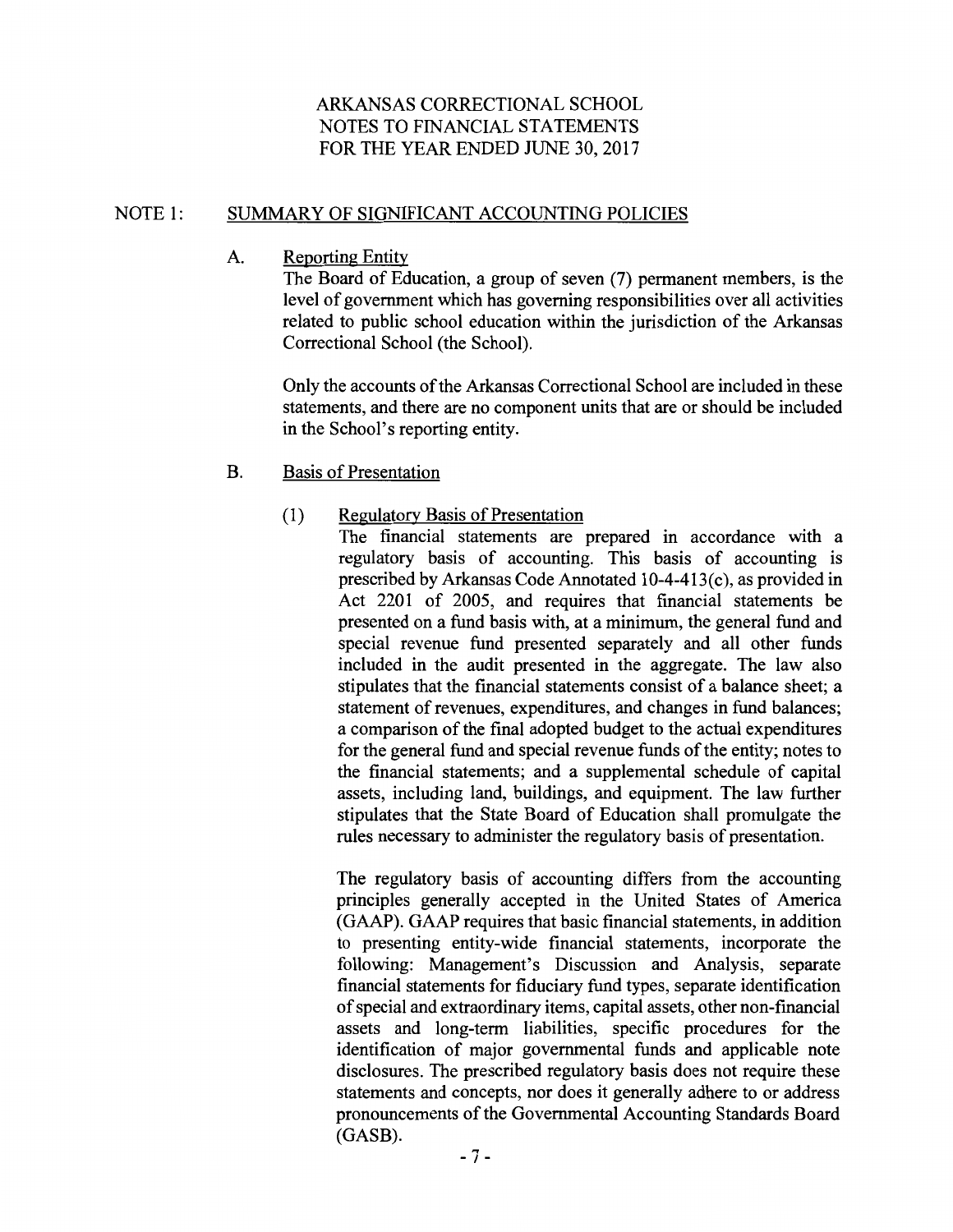#### NOTE 1: SUMMARY OF SIGNIFICANT ACCOUNTING POLICIES (CONTINUED)

### B. Basis of Presentation (Continued)

- (1) Regulatory Basis of Presentation (Continued) The accompanying financial statements are presented on a fund basis. A fund is defined as a fiscal and accounting entity with a selfbalancing set of accounts, which are segregated for purposes of recording specific activities or attaining certain objectives. Revenues are reported by major sources and expenditures are reported by major function. Other transactions, which are not reported as revenues or expenditures, are reported as other financial sources and uses.
- C. Fund Accounting

Fund accounting focuses on the sources, uses, and balances of current financial resources. Expendable assets are assigned to the various governmental funds according to the purposes for which they are to be used. Current liabilities are assigned to the fund from which they will be paid. The difference between governmental fund assets and liabilities is reported as fund balance. The following are the School's major governmental funds as prescribed under the regulatory basis:

(1) General Fund

The General Fund is the operating fund of the School and is used to account for all financial resources except those required to be accounted for in another fund. The General Fund balance is available to the School for any purpose provided it is expended or transferred according to the general laws of Arkansas.

(2) Special Revenue Fund

The Special Revenue Fund is used to account for specific revenue sources which are designated by law or contractual agreement for specified functions or activities and are legally required to be accounted for in separate funds.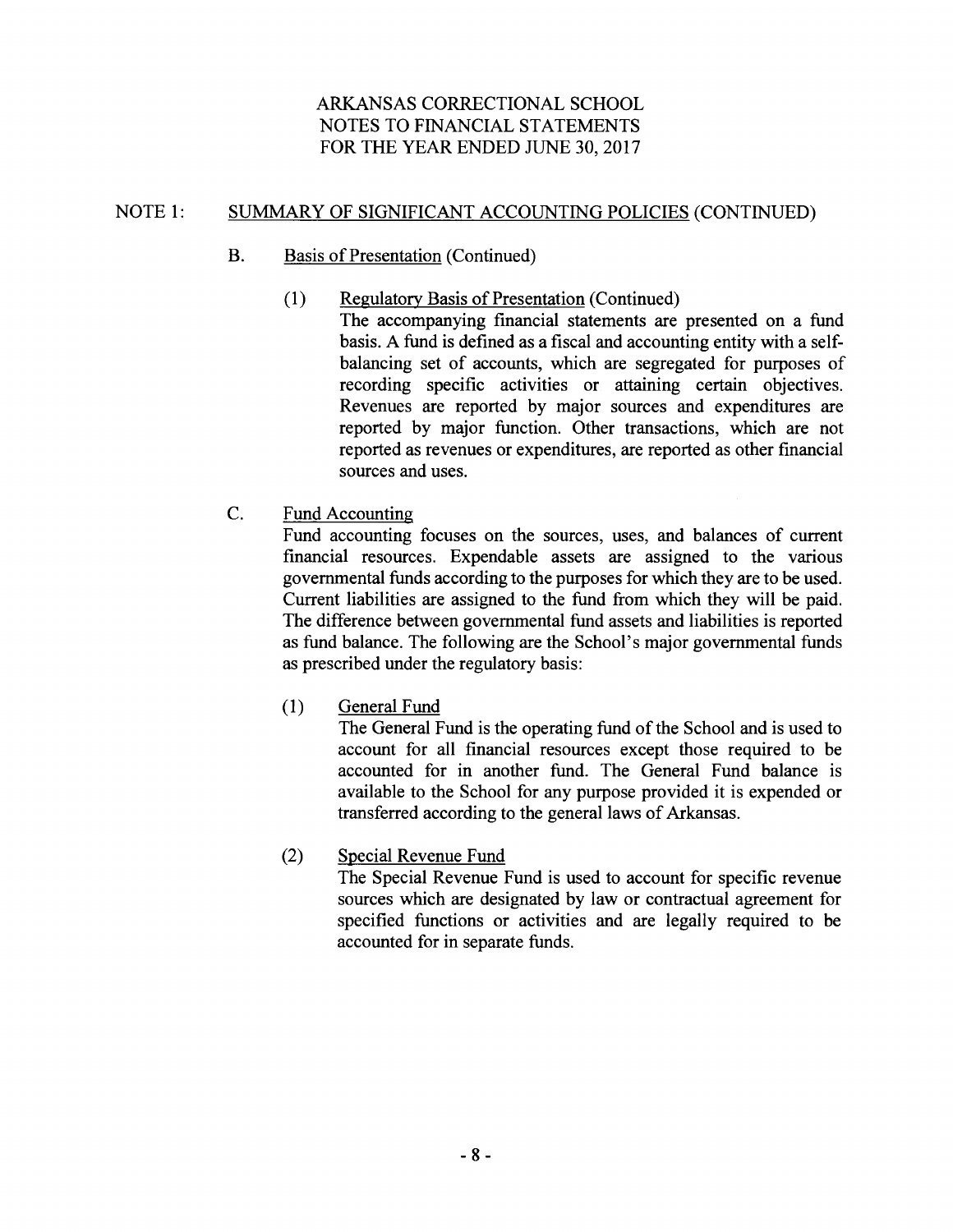#### NOTE 1: SUMMARY OF SIGNIFICANT ACCOUNTING POLICIES (CONTINUED)

#### D. Regulatory Basis of Accounting / Measurement Focus

Basis of accounting determines when transactions are recorded in the financial records and reported on the financial statements. Governmental funds use the modified accrual basis of accounting. Fiduciary funds also use the accrual basis of accounting. The regulatory basis financial statements are prepared using a current financial resources measurement focus and the modified accrual basis of accounting, with some exception. With the exception of property taxes, revenues are recognized when susceptible to accrual, i.e. both measurable and available. Available means collectible within the current period or soon enough thereafter to pay current liabilities.

The School considers revenues to be available if they are collected within 60 days after the end of the current fiscal period. State and federal grants and interest associated with the current fiscal period are all considered to be susceptible to accrual.

#### (1) Revenue-Exchange and Non-exchange Transactions

Revenue resulting from exchange transactions, in which each party gives and receives essentially equal value, is recorded on the accrual basis when the exchange takes place. On a modified accrual basis, revenue is recorded in the fiscal year in which the resources will be collected within the current fiscal year or are expected to be collected soon enough thereafter to be used to pay liabilities of the current fiscal year.

Non-exchange transactions, in which the School receives value without directly giving equal value in return, include property taxes, grants, entitlements and donations.

Revenue from grants, entitlements and donations is recognized in the fiscal year in which all eligibility requirements have been satisfied. Eligibility requirements include timing requirements, which specify the year when the resources are required to be used or the fiscal year when use is first permitted, matching requirements, in which the School must provide local resources to be used for a specified purpose, and expenditure requirements, in which the resources are provided to the School on a reimbursement basis.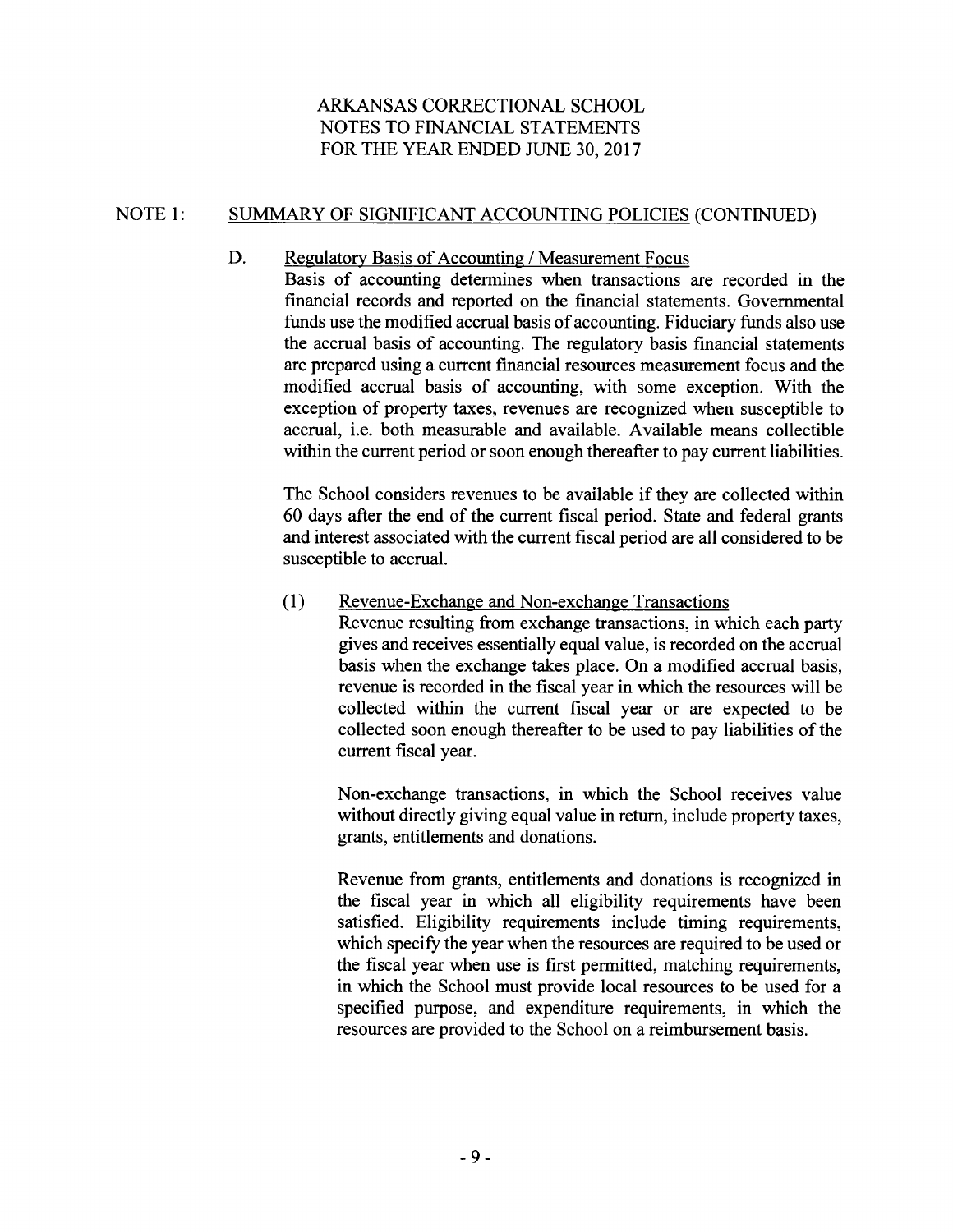#### NOTE 1: SUMMARY OF SIGNIFICANT ACCOUNTING POLICIES (CONTINUED)

### D. Regulatory Basis of Accounting / Measurement Focus (Continued)

(1) Revenue-Exchange and Non-exchange Transactions (Continued) On a modified accrual basis, revenue from the non-exchange transactions must also be available before it can be recognized. Under the modified accrual basis, the following revenue sources are considered to be both measurable and available at fiscal year-end: property taxes available as an advance, interest, grants, and student fees.

### (2) Deferred Revenue

Deferred revenue arises when assets are recognized before revenue recognition criteria have been satisfied. Grants and entitlements received before the eligibility requirements are met are also recorded as deferred revenue. On governmental fund financial statements, there is no deferred revenue.

### (3) Expenses/Expenditures

Expenditures are recorded when the liability is incurred, except for claims, compensated absences, and interest on long-term debt, which are not recorded until paid. Proceeds from issuance of longterm debt are recognized when received and payment of long-term debt principal is reported as an expenditure when paid.

### E. Investments

The School's investments consist solely of certificates of deposit reported at historical cost, which approximates fair value.

### F. Prepaid Items

Payments made to vendors for services that will benefit periods beyond June 30, 2017, are recorded as prepaid items using the consumption method. A current asset for the prepaid amount is recorded at the time of the purchase and an expenditure/expense is reported in the year in which services are consumed.

### G. Capital Assets

Capital asset purchases are recorded as expenditures at the time of purchase and depreciation is not recognized. Information on capital assets and related depreciation is reported in the schedule of capital assets. For this schedule, capital assets are capitalized at historical cost or estimated historical cost.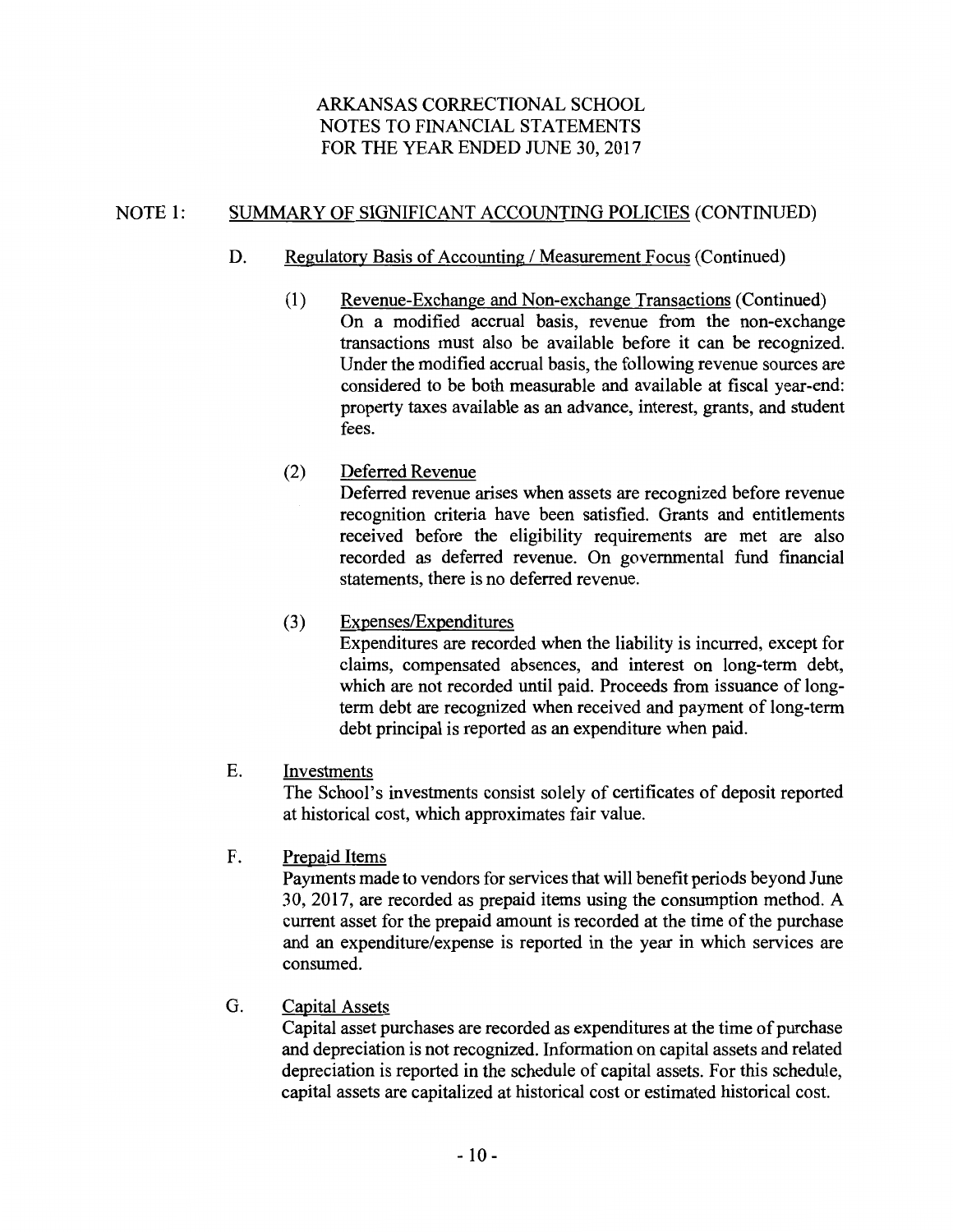#### NOTE 1: SUMMARY OF SIGNIFICANT ACCOUNTING POLICIES (CONTINUED)

### H. Accrued Liabilities and Long-term Obligations

In general, payables and accrued liabilities that, once incurred, are paid in a timely manner and in full from current financial resources are reported as obligations of the governmental funds. However, compensated absences, interest, and contractually required pension contributions that will be paid from governmental funds are reported as a liability in the fund financial statements only to the extent that they are due for payment during the current fiscal year.

### I. Fund Balance Reserves

The School reserves those portions of fund equity which are legally segregated for a specific future use or which do not represent available expendable resources and therefore are not available for appropriation or expenditure. Unreserved fund balance indicates that portion of fund equity which is available for appropriation in future periods. Reserved fund balances represent that portion of the fund balance which is not appropriable for expenditure, or is legally segregated for a specific future use.

J. Fund Designations

Fund balance designations may be established to indicate tentative planned expenditures of financial resources. The designation reflects the School's intentions and is subject to change. Designations are reported as part of change. Designations are reported as part of unreserved fund balance. Designations represent amounts set-aside for budget stabilization which exceeds the statutory required amount.

## K. Interfund Activity

Exchange transactions between funds are reported as revenues in the seller funds and as expenditures/expenses in the purchaser funds. Flows of cash or goods from one fund to another without a requirement for repayment are reported as interfund transfers. Interfund transfers are reported as other financing sources/uses in governmental funds. Repayments from funds responsible for particular expenditures/expenses to the funds that initially paid for them are not presented on the financial statements.

L. Estimates

The preparation of the financial statements in conformity with generally accepted accounting principles requires management to make estimates and assumptions that affect the amounts reported in the financial statements and accompanying notes. Actual results may differ from those estimates.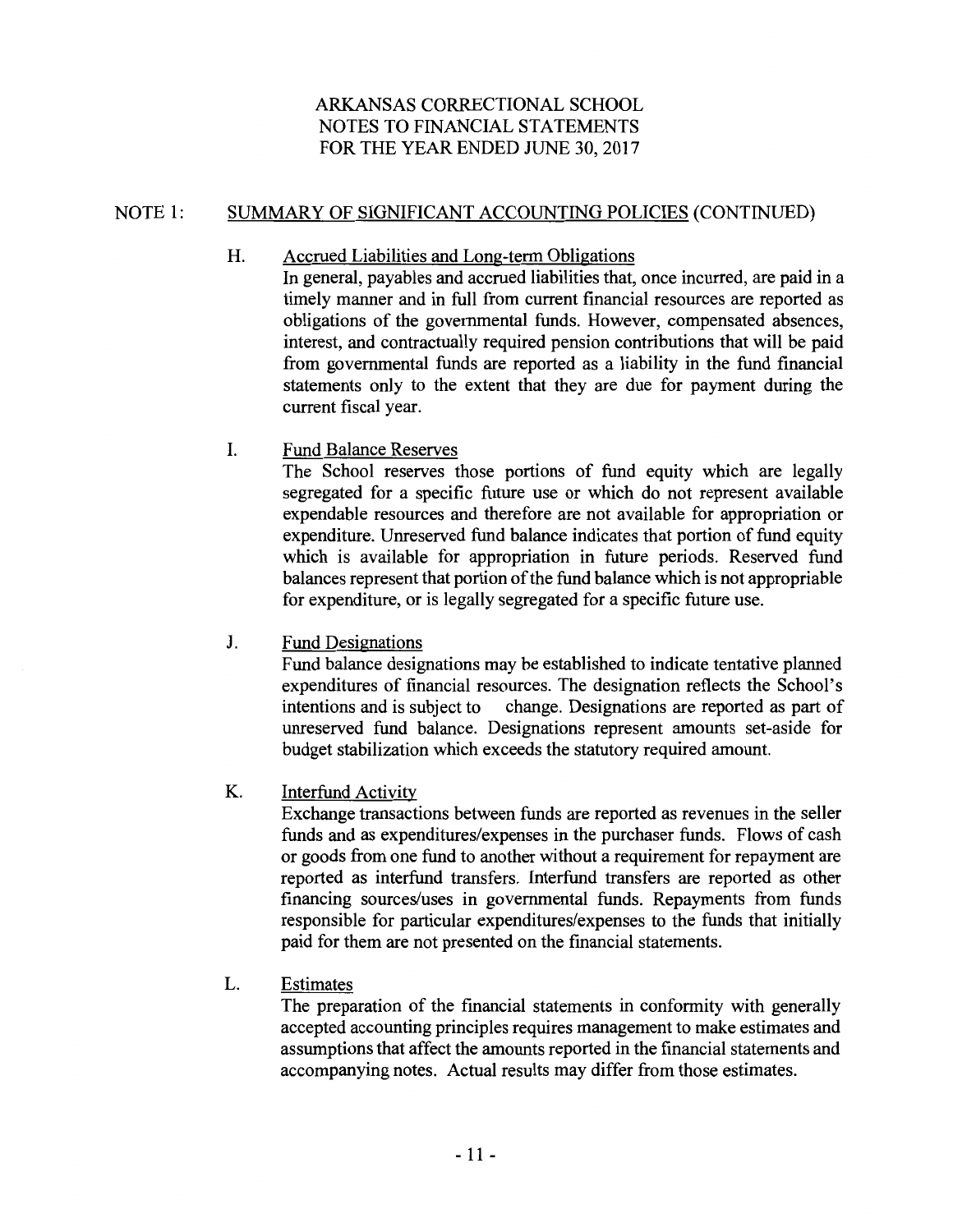#### NOTE 1: SUMMARY OF SIGNIFICANT ACCOUNTING POLICIES (CONTINUED)

M. Budget and Budgetary Accounting

The School is required by Arkansas State Law to prepare an annual budget approved by the School Board and submitted to the Arkansas Department of Education by September 15 of the current fiscal year. The annual budget is prepared on the regulatory basis of accounting. The School does not prepare and submit amended budgets during the fiscal year to the Department of Education.

#### NOTE2: CASH AND INVESTMENTS

Arkansas statutes allow each local School the right to determine the depositories in which to deposit school funds and the amounts and type of investments in which to invest School's funds, provided however, that investments are limited specifically to bonds or notes of the United States of America, general obligation bonds of the State of Arkansas or bank certificates of deposit. At June 30, 2017, the School's cash consisted of demand deposits and certificates of deposit at two local depository banks. The School's investments consisted solely of certificates of deposit.

Custodial credit risk is the risk that in the event of a bank failure, a government's deposits may not be returned to it. The School's deposit policy for custodial credit risk requires compliance with the provisions of state law. Arkansas law requires collateralization of all deposits with federal depository insurance (FDIC); a surety bond; U.S. Treasury and U.S. agencies and instrumentalities bonds or other obligations; the bonds of the State of Arkansas, or by bonds of a political subdivision thereof which has never defaulted on any of its obligations, in an amount at least equal to the amount of such deposit or by a bond executed by a surety company authorized to do business in the State of Arkansas.

The carrying amount of total deposits, amount of the total bank balances and the custodial credit risk at June 30, 2017, are summarized as follows:

|                             |   | Carrying Value |    | <b>Bank Balance</b> |
|-----------------------------|---|----------------|----|---------------------|
| Insured (FDIC) and          |   |                |    |                     |
| Collateralized              | S | 5,883,700      | -8 | 5,961,740           |
| Uninsured, Uncollateralized |   | $\blacksquare$ |    |                     |
| <b>TOTAL</b>                |   | 5,883,700      |    | 5,961,740           |
|                             |   |                |    |                     |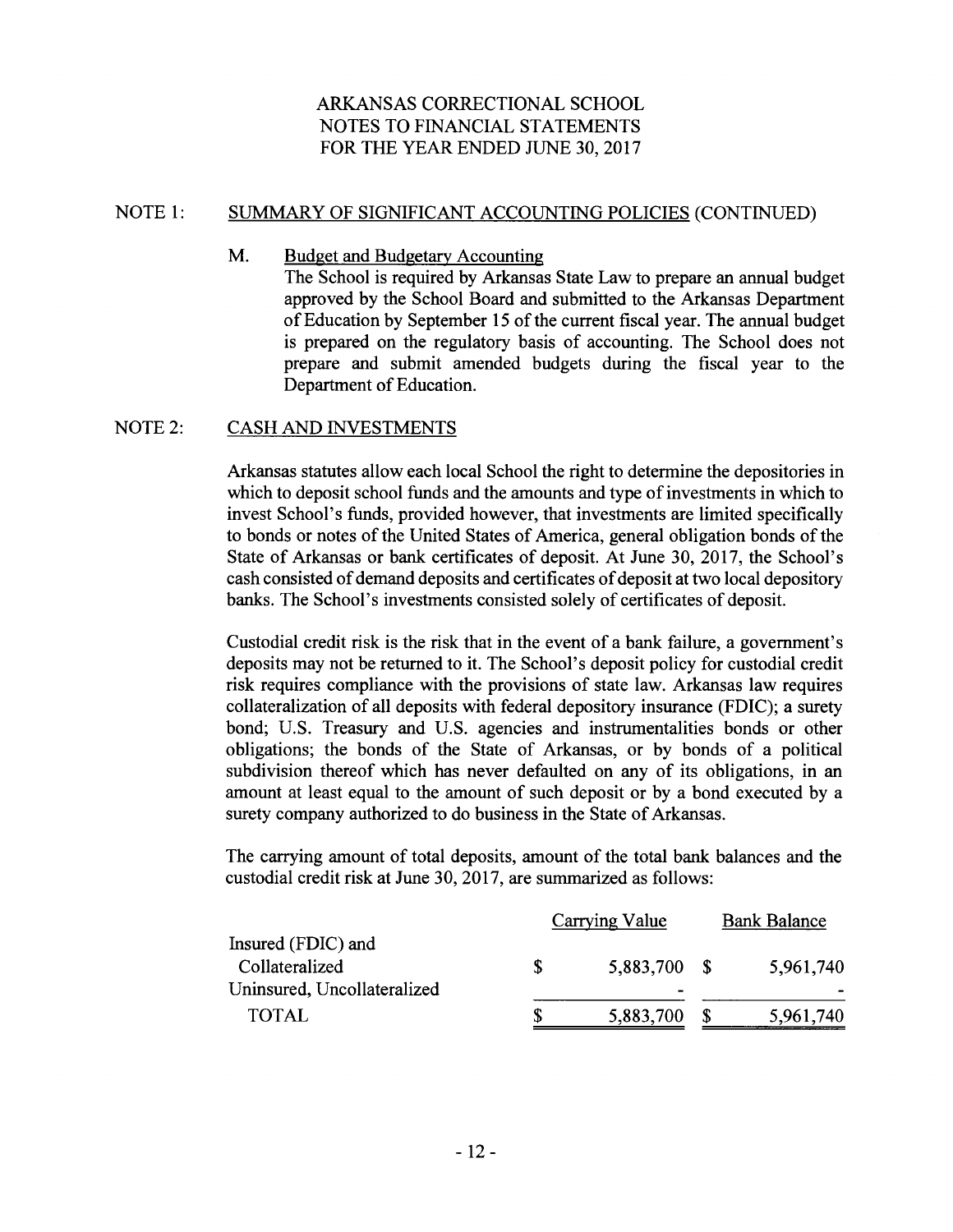#### NOTE3: RETIREMENT PLANS

#### Arkansas Teacher Retirement System

( 1) Plan Description

The School contributes to the Arkansas Teacher Retirement System (ATRS), a cost-sharing multiple-employer defined benefit pension plan that covers all Arkansas public school employees, except certain nonteachers hired prior to July 1, 1989.

ATRS provides retirement and disability benefits, annual cost-ofliving adjustments, and death benefits to plan members and beneficiaries. Benefit and contribution provisions are established by State law and can be amended only by the Arkansas General Assembly. The Arkansas Teacher Retirement System issues a publicly available financial report that includes financial statements and required supplementary information. The report can be obtained by writing to ATRS, 1400 West Third Street, Little Rock, Arkansas 72201 or by calling 1-800-666-2877.

(2) Funding Policy

A TRS has contributory and non-contributory plans. Contributory members are required by code to contribute 6% of their salaries. Each participating employer is required by code to contribute at a rate established by the Arkansas General Assembly. The current employer rate is 14% of covered salaries. The employer contribution was paid by the Arkansas Department of Education from the public school fund, except for those employees paid from federal funding. Employer contributions for those employees were paid by the School. Beginning July 1, 1993, the employer contribution for nonfederally funded members became the lesser of the result of multiplying the applicable percent of active member payroll for the fiscal year by the total covered reported salaries of the previous fiscal year, including any prior year reported salaries, or the amount appropriated by the Arkansas General Assembly. The amount appropriated is limited to the amount funded. The Department of Education determines the amount funded.

The School's contribution to ATRS during the year ended June 30, 2017 was approximately \$253,706, equal to 14% of the established rate. Contributions made during the years ended June 30, 2016 and 2015 were approximately \$723,652 and \$681,401 respectively.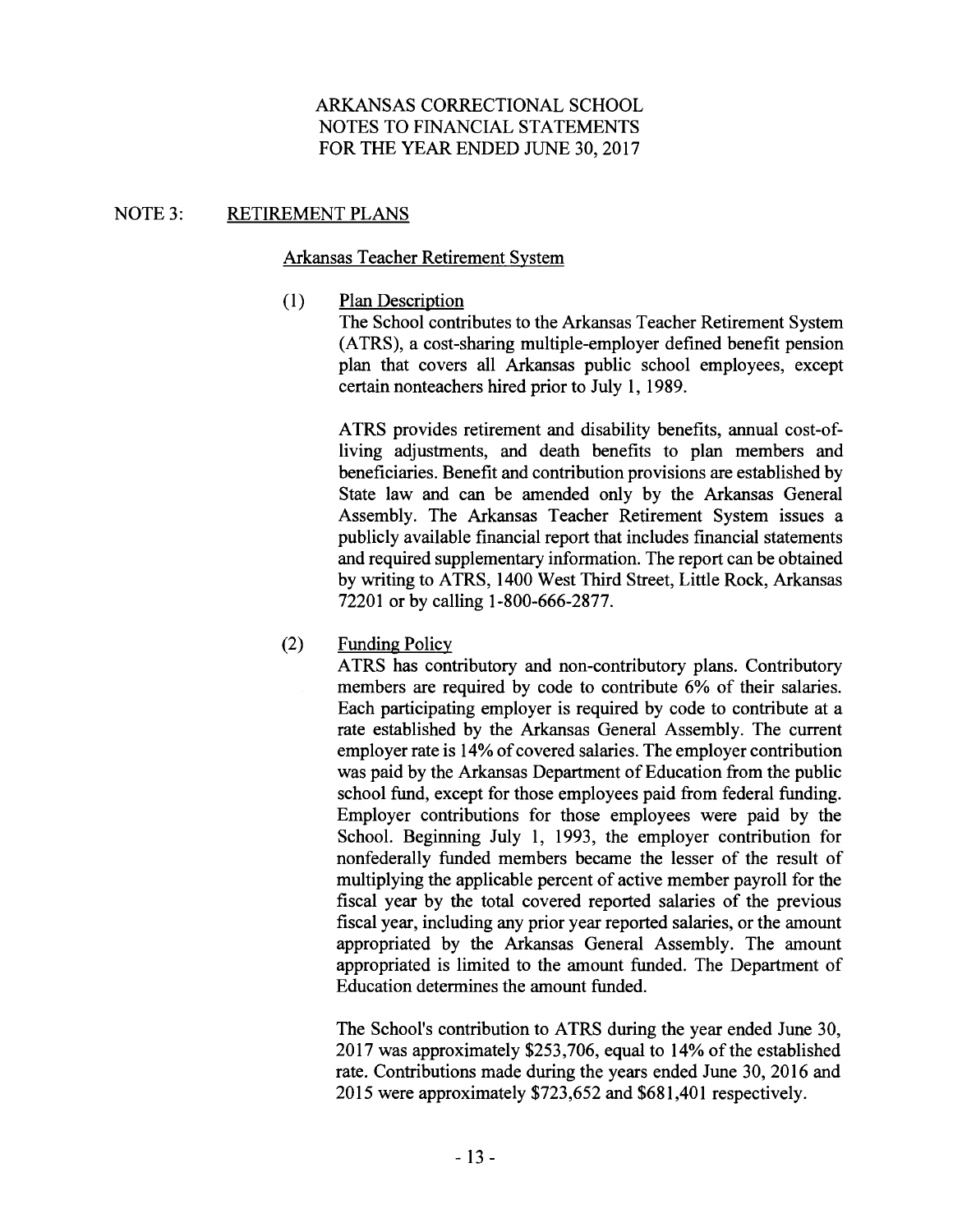#### NOTE3: RETIREMENT PLANS (CONTINUED)

#### Arkansas Teacher Retirement System (Continued)

(3) Net Pension Liability

The Arkansas Department of Education has stipulated that under the regulatory basis of accounting, the requirements of Governmental Accounting Standards Board (GASB) Statement No. 68 are limited to disclosure of the School's proportionate share of the collective net pension liability. The School's proportionate share of the collective net pension liability at June 30, 2016 (actuarial valuation date and measurement date) was \$7,782,776.

#### NOTE4: RISK MANAGEMENT

The School is exposed to various risks of loss from torts; theft of, damage to and destruction of assets; errors and omissions; and natural disasters for which the School carries commercial insurance. Settled claims have not exceeded this commercial coverage in any of the three preceding years.

The School has joined with other school districts to form the Arkansas School Board Association Self-Insurance Program, a public entity risk pool currently operating as a common risk management and insurance program for its members. The School pays an annual premium to the Pool for its liability coverage and property insurance. The Pool's governing agreement specifies that the Pool will be self-sustaining through member premiums and will reinsure through commercial carriers for claims in excess of specified stop loss amounts.

#### NOTE<sub>5</sub>: ON-BEHALF PAYMENTS

The allocation of the health insurance premiums paid by the Arkansas Department of Education to the Employee Benefits Division, on-behalf of the School's employees, totaled \$154,891 for the year ended June 30, 2017.

#### NOTE6: SUBSEQUENT EVENTS

Arkansas Correctional School did not have any recognized or nonrecognized subsequent events occur after June 30, 2017, the date of the balance sheet. Subsequent events have been evaluated through November 28, 2017, the date the financial statements were available to be issued.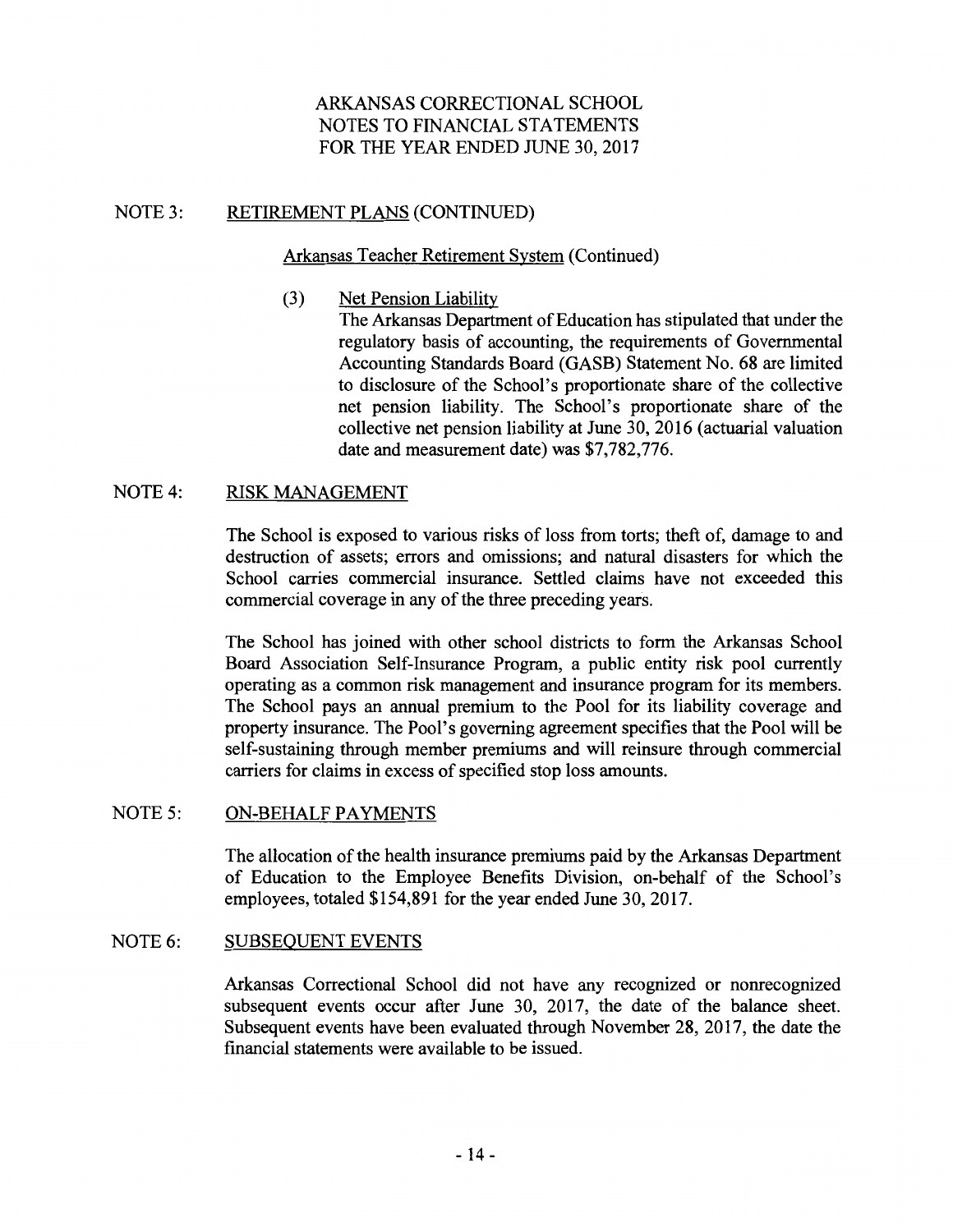## ARKANSAS CORRECTIONAL SCHOOL SCHEDULE OF CAPITAL ASSETS FOR THE YEAR ENDED JUNE 30, 2017

|                                         | <b>Balance</b>  |
|-----------------------------------------|-----------------|
|                                         | June 30, 2017   |
| Depreciable Capital Assets:             |                 |
| <b>Buildings</b>                        | \$<br>1,477,165 |
| Equipment                               | 943,864         |
| <b>Total Depreciable Capital Assets</b> | 2,421,029       |
| Less Accumulated Depreciation           | 951,724         |
| Total Depreciable Capital Assets, Net   | 1,469,305       |
| Capital Assets, Net                     | \$<br>1,469,305 |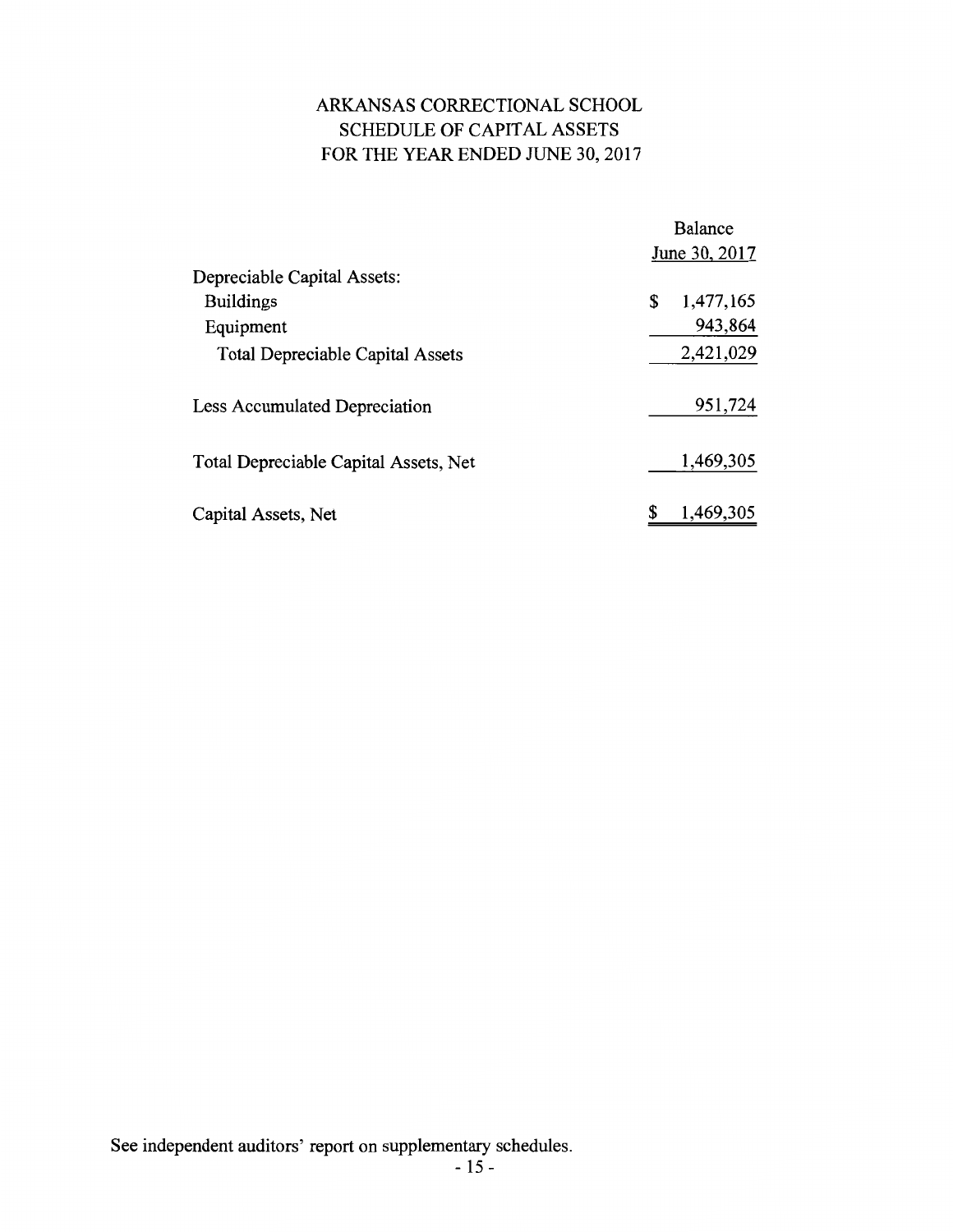### ARKANSAS CORRECTIONAL SCHOOL NOTES TO SCHEDULE OF CAPITAL ASSETS FOR THE YEAR ENDED JUNE 30,2017

#### NOTE 1: CAPITAL ASSETS

Capital assets generally result from expenditures in the governmental funds. These assets are not reported in the fund financial statement balance sheet  $-$  regulatory basis.

Capital assets are recorded at cost (or estimated historical cost) and updated for additions and retirements during the year. Donated capital assets are recorded at their estimated fair value as of the date received. Improvements are capitalized; the cost of normal maintenance and repairs that do not add value to the assets or materially extend an asset's life are not capitalized. Interest incurred during construction is not capitalized.

The School does not possess any material amounts of infrastructure capital assets, such as sidewalks and parking lots. Such items are considered to be part of the cost of buildings or other improvable property.

Capital assets not being depreciated include land and construction in progress. Improvements are depreciated over the remaining useful lives of the related capital assets. Since surplus assets are sold for immaterial amounts when declared as no longer needed for public school purposes, no salvage value is taken into consideration for depreciation purposes. Depreciation is computed using the straight-line method over the estimated useful life of the assets. The School has established capitalization thresholds and estimated useful lives as follows:

| Description                     | Capitalization<br>Threshold | <b>Estimated Useful</b><br>Lives in Years |
|---------------------------------|-----------------------------|-------------------------------------------|
| Land                            | All                         |                                           |
| <b>Construction in Progress</b> | All                         | ٠                                         |
| <b>Buildings</b>                | All                         | 50                                        |
| Vehicles                        | \$1,000                     | 8                                         |
| Equipment                       | \$1,000                     | $5 - 25$                                  |
|                                 |                             |                                           |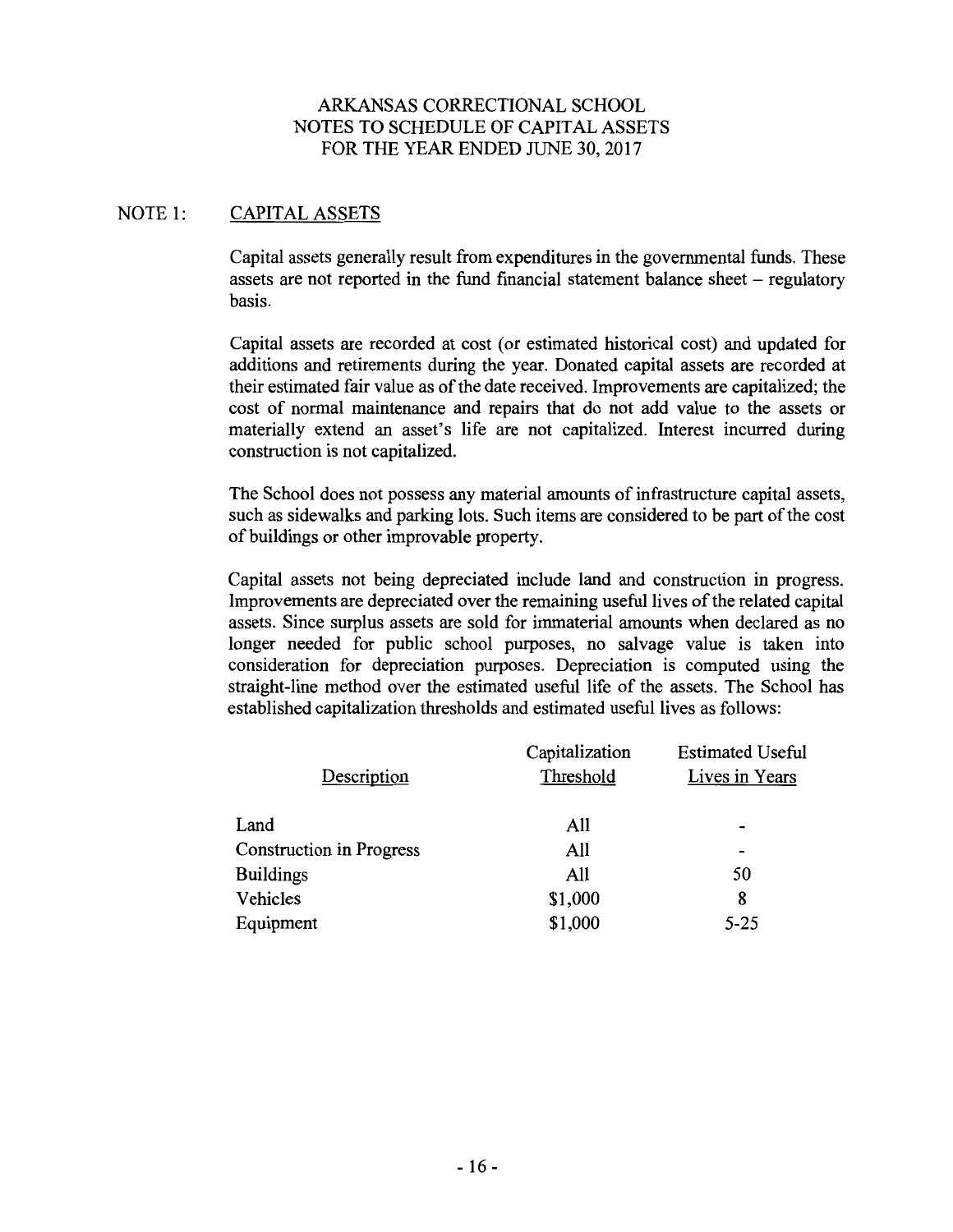# **COBB AND** SUSKIE, **LTD.**

CERTIFIED PUBLIC ACCOUNTANTS

650 S. Shackleford Road • Suite 400 • P. 0. Box 21675 • Little Rock. Arkansas 72221-1675 (501) 225-2133 • Fax (501) 223-2839

Michael L. Cobb

Anne Suskie Pinyan

Independent Auditors' Report on Internal Control Over Financial Reporting and on Compliance and Other Matters Based on an Audit of Financial Statements Performed in Accordance with *Government Auditing Standards* 

The Board of Education Arkansas Correctional School Pine Bluff, Arkansas

We have audited, in accordance with the auditing standards generally accepted in the United States of America and the standards applicable to financial audits contained in *Government Auditing Standards* issued by the Comptroller General of the United States, the financial statements of each major governmental fund, and the aggregate remaining fund information of Arkansas Correctional School, as of and for the year ended June 30, 2017, and the related notes to the financial statements, which collectively comprise Arkansas Correctional School's regulatory basis financial statements, and have issued our report thereon dated November 28, 2017. We issued an adverse opinion because the School prepared the financial statements on the basis of the financial reporting provisions of Arkansas Code Ann. § 10-4-413 (c) as provided in Act 2201 of 2005, which is a basis of accounting other than accounting principles generally accepted in the United States of America. The effects on the financial statements of the variances between the regulatory basis of accounting and accounting principles generally accepted in the United States of America, although not reasonably determinable, are presumed to be material. However, the financial statements present fairly, in all material respects, the respective regulatory basis financial position of each major governmental fund and the aggregate remaining fund information of the School as of June 30, 2017 and the respective regulatory basis changes in financial position thereof and the respective regulatory basis budgetary comparison for the general and special revenue funds for the year then ended, on the basis of accounting described in Note 1.

#### **Internal Control Over Financial Reporting**

In planning and performing our audit of the financial statements, we considered Arkansas Correctional School's internal control over financial reporting (internal control) to determine the audit procedures that are appropriate in the circumstances for the purpose of expressing our opinions on the financial statements, but not for the purpose of expressing an opinion on the effectiveness of Arkansas Correctional School's internal control. Accordingly, we do not express an opinion on the effectiveness of Arkansas Correctional School's internal control.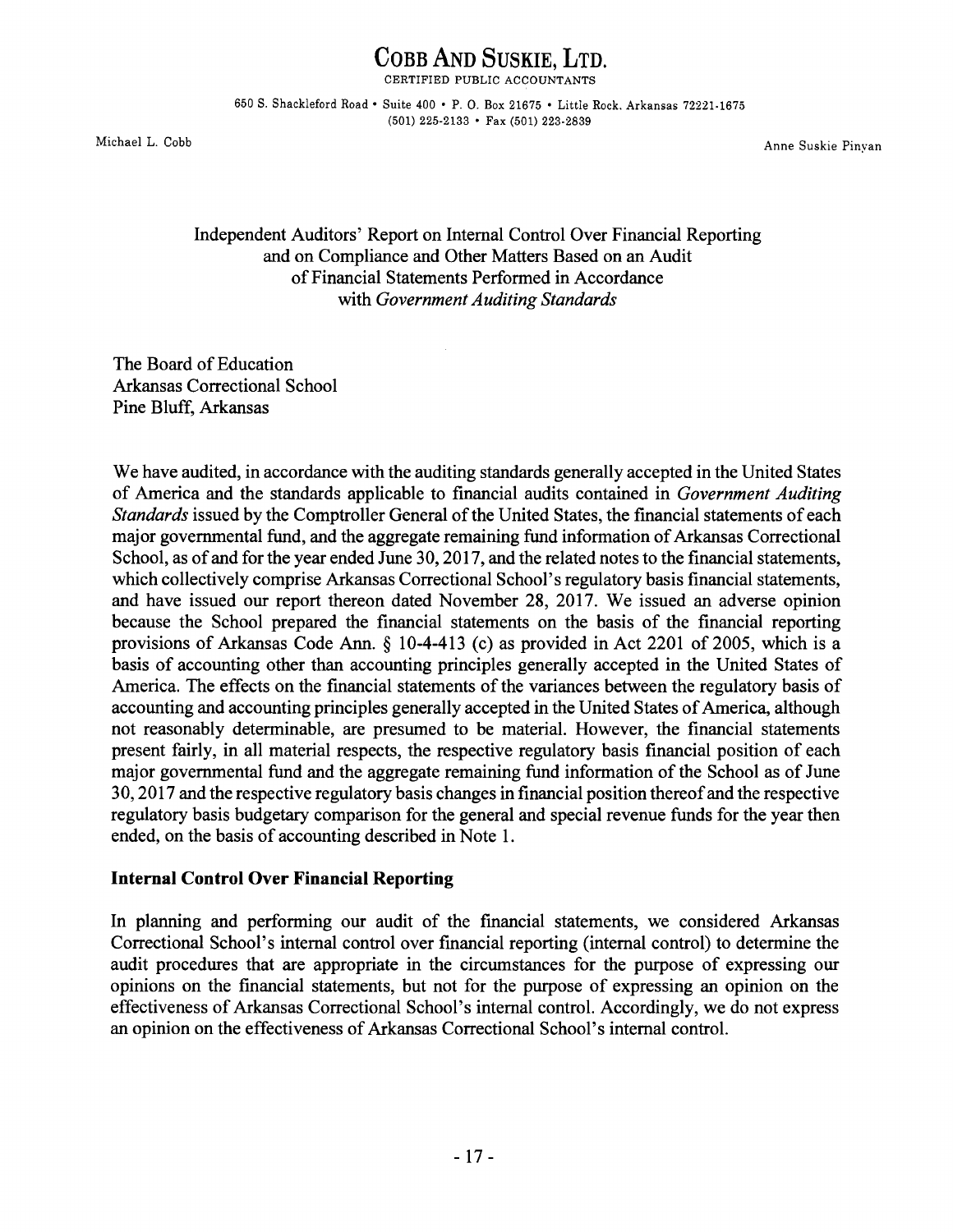The Board of Education Arkansas Correctional School Page Two

A *deficiency in internal control* exists when the design or operation of a control does not allow management or employees, in the normal course of performing their assigned functions, to prevent, or detect and correct, misstatements on a timely basis. A *material weakness* is a deficiency, or a combination of deficiencies, in internal control, such that there is a reasonable possibility that a material misstatement of the School's fmancial statements will not be prevented, or detected and corrected on a timely basis. A *significant deficiency* is a deficiency, or a combination of deficiencies, in internal control that is less severe than a material weakness, yet important enough to merit attention by those charged with governance.

Our consideration of internal control was for the limited purpose described in the first paragraph of this section and was not designed to identify all deficiencies in internal control that might be material weaknesses or, significant deficiencies. Given these limitations, during our audit we did not identify any deficiencies in internal control that we consider to be material weaknesses. However, material weaknesses may exist that have not been identified.

#### **Compliance and Other Matters**

As part of obtaining reasonable assurance about whether Arkansas Correctional School's financial statements are free from material misstatement, we performed tests of its compliance with certain provisions of laws, regulations, contracts, and grant agreements, noncompliance with which could have a direct and material effect on the determination of financial statement amounts. However, providing an opinion on compliance with those provisions was not an objective of our audit, and accordingly, we do not express such an opinion. The results of our tests disclosed no instances of noncompliance or other matters that are required to be reported under *Government Auditing Standards.* 

### **Purpose of this Report**

The purpose of this report is solely to describe the scope of our testing of internal control and compliance and the results of that testing, and not to provide an opinion on the effectiveness of the School's internal control or on compliance. This report is an integral part of an audit performed in accordance with *Government Auditing Standards* in considering the School's internal control and compliance. Accordingly, this communication is not suitable for any other purpose.

Cabb and Sustai, Std

Certified Public Accountants November 28, 2017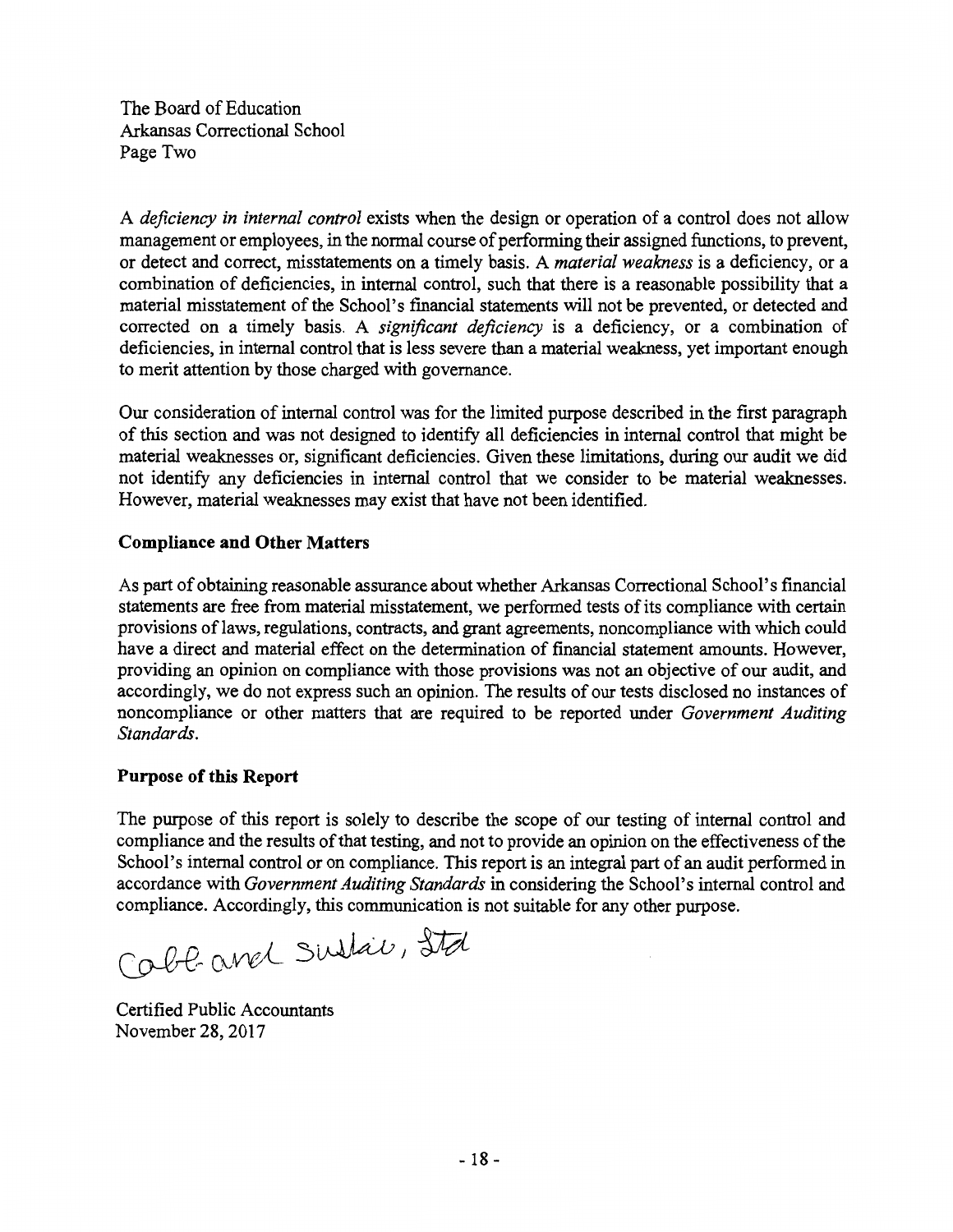# COBB AND SUSKIE, LTD.

CERTIFIED PUBLIC ACCOUNTANTS

650 S. Shackleford Road • Suite 400 • P. 0. Box 21675 • Little Rock, Arkansas 72221-1675 (501) 225-2133 • Fax (501) 223-2839

Michael L. Cobb

Anne Suskie Pinyan

Independent Auditors' Report on Compliance With Arkansas State Requirements

The Board of Education Arkansas Correctional School Pine Bluff, Arkansas

We have examined management's assertions that Arkansas Correctional School substantially complied with the requirements of Arkansas Code Annotated 6-1-101 and applicable laws and regulations including those listed in the accompanying schedule of statutes required to be addressed by the Arkansas Department of Education during the year ended June 30, 2017. Management is responsible for the School's compliance with those requirements. Our responsibility is to express an opinion on the School's compliance based on our examination.

Our examination was conducted in accordance with attestation standards established by the American Institute of Certified Public Accountants and, accordingly, included examining, on a test basis, evidence about the School's compliance with those requirements and performing such other procedures as we considered necessary in the circumstances. We believe that our examination provides a reasonable basis for our opinion. Our examination does not provide a legal determination on the School's compliance with specified requirements.

In our opinion, Arkansas Correctional School complied, in all material respects, with the aforementioned requirements for the year ended June 30, 2017.

This report is intended solely for the information and use of the School Board, and the Arkansas Department of Education and is not intended to be and should not be used by anyone other than these specified parties.

Cobbard Susley, Stel

Certified Public Accountants November 28,2017